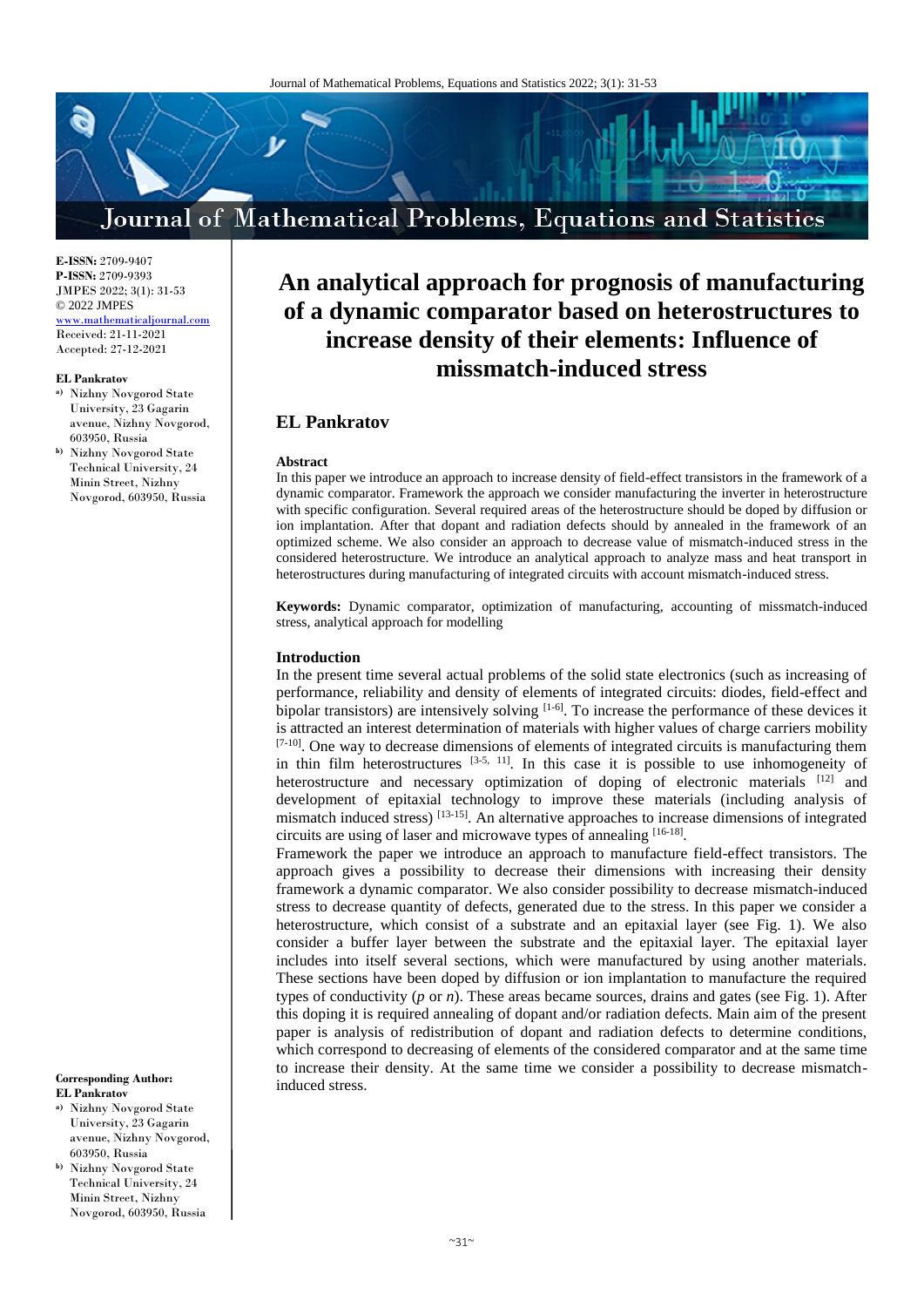

**Fig 1a:** Structure of the considered dynamic comparator [24]



**Fig 1b:** Heterostructure with a substrate, epitaxial layers and buffer layer (view from side)

## **Method of solution**

To solve our aim we determine and analyzed spatio-temporal distribution of concentration of dopant in the considered heterostructure. We determine the distribution by solving the second Fick's law in the following form [1, 19-23].

$$
\frac{\partial C(x, y, z, t)}{\partial t} = \frac{\partial}{\partial x} \left[ D \frac{\partial C(x, y, z, t)}{\partial x} \right] + \frac{\partial}{\partial y} \left[ D \frac{\partial C(x, y, z, t)}{\partial y} \right] + \frac{\partial}{\partial z} \left[ D \frac{\partial C(x, y, z, t)}{\partial z} \right] +
$$
  
+ 
$$
\Omega \frac{\partial}{\partial x} \left[ \frac{D_s}{kT} \nabla_s \mu_1(x, y, z, t) \right] \left[ C(x, y, W, t) dW \right] +
$$
  
+ 
$$
\Omega \frac{\partial}{\partial y} \left[ \frac{D_s}{kT} \nabla_s \mu_1(x, y, z, t) \right] \left[ C(x, y, W, t) dW \right]
$$
  
(1)

with boundary and initial conditions

$$
\left.\frac{\partial C(x,y,z,t)}{\partial x}\right|_{x=0} = 0 \left.\frac{\partial C(x,y,z,t)}{\partial x}\right|_{x=L_x} = 0 \left.\frac{\partial C(x,y,z,t)}{\partial y}\right|_{y=0} = 0
$$
\nC(x,y,z,0)=fc(x,y,z),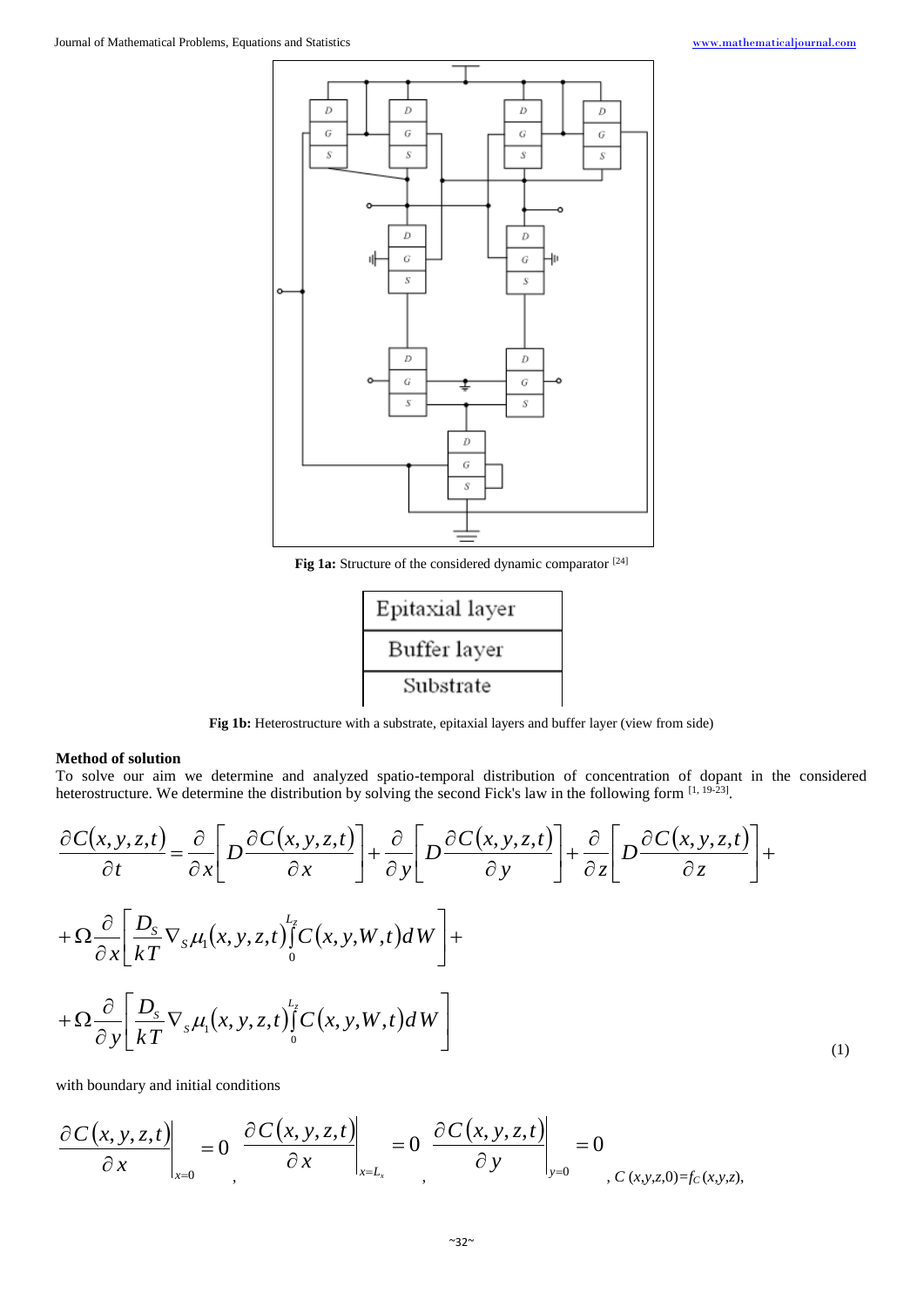$$
\left.\frac{\partial C(x,y,z,t)}{\partial y}\right|_{x=L_y} = 0 \left.\frac{\partial C(x,y,z,t)}{\partial z}\right|_{z=0} = 0 \left.\frac{\partial C(x,y,z,t)}{\partial z}\right|_{x=L_z} = 0
$$

Here  $C(x, y, z, t)$  is the spatio-temporal distribution of concentration of dopant;  $\Omega$  is the atomic volume of dopant;  $\nabla_s$  is the symbol of surficial gradient;

$$
\int\limits_{0}^{L_{\bar{z}}}C(x,y,z,t)dz
$$

is the surficial concentration of dopant on interface between layers of heterostructure (in this situation we assume, that Z-axis is perpendicular to interface between layers of heterostructure);  $\mu_1(x, y, z, t)$  is the chemical potential due to the presence of mismatchinduced stress; *D* and *D<sup>S</sup>* are the coefficients of volumetric and surficial diffusions. Values of dopant diffusions coefficients depends on properties of materials of heterostructure, speed of heating and cooling of materials during annealing and spatiotemporal distribution of concentration of dopant. Dependences of dopant diffusions coefficients on parameters could be approximated by the following relations [21-23]

$$
D_{c} = D_{L}(x, y, z, T) \left[ 1 + \xi \frac{C^{y}(x, y, z, t)}{P^{y}(x, y, z, T)} \right] \left[ 1 + \zeta_{1} \frac{V(x, y, z, t)}{V^{*}} + \zeta_{2} \frac{V^{2}(x, y, z, t)}{(V^{*})^{2}} \right]
$$
  

$$
D_{S} = D_{SL}(x, y, z, T) \left[ 1 + \xi_{S} \frac{C^{y}(x, y, z, t)}{P^{y}(x, y, z, T)} \right] \left[ 1 + \zeta_{1} \frac{V(x, y, z, t)}{V^{*}} + \zeta_{2} \frac{V^{2}(x, y, z, t)}{(V^{*})^{2}} \right]
$$
 (2)

Here  $D_L(x, y, z, T)$  and  $D_{LS}(x, y, z, T)$  are the spatial (due to accounting all layers of heterostruicture) and temperature (due to Arrhenius law) dependences of dopant diffusion coefficients; *T* is the temperature of annealing; *P* (*x*, *y*, *z*, *T*) is the limit of solubility of dopant; parameter  $\gamma$  depends on properties of materials and could be integer in the following interval  $\gamma \in [1, 3, 21]$ ;  $V(x, \gamma)$  $y, z, t$  is the spatio-temporal distribution of concentration of radiation vacancies;  $V^*$  is the equilibrium distribution of vacancies. Concentrational dependence of dopant diffusion coefficient has been described in details in  $[21]$ . Spatio-temporal distributions of concentration of point radiation defects have been determined by solving the following system of equations  $^{[19, 22, 23]}$ .

$$
\frac{\partial I(x, y, z, t)}{\partial t} = \frac{\partial}{\partial x} \Bigg[ D_{t}(x, y, z, T) \frac{\partial I(x, y, z, t)}{\partial x} \Bigg] + \frac{\partial}{\partial y} \Bigg[ D_{t}(x, y, z, T) \frac{\partial I(x, y, z, t)}{\partial y} \Bigg] + \n+ \frac{\partial}{\partial z} \Bigg[ D_{t}(x, y, z, T) \frac{\partial I(x, y, z, t)}{\partial z} \Bigg] - k_{t, t}(x, y, z, T) I^{2}(x, y, z, t) - k_{t, v}(x, y, z, T) \times \times I(x, y, z, t) V(x, y, z, t) + \Omega \frac{\partial}{\partial x} \Bigg[ \frac{D_{ts}}{kT} \nabla_{s} \mu (x, y, z, t) \Bigg] I(x, y, W, t) dW \Bigg] + \n+ \Omega \frac{\partial}{\partial y} \Bigg[ \frac{D_{s}}{kT} \nabla_{s} \mu (x, y, z, t) \Bigg] I(x, y, W, t) dW \Bigg] \n+ \frac{\partial V(x, y, z, t)}{\partial t} = \frac{\partial}{\partial x} \Bigg[ D_{v}(x, y, z, T) \frac{\partial V(x, y, z, t)}{\partial x} \Bigg] + \frac{\partial}{\partial y} \Bigg[ D_{v}(x, y, z, T) \frac{\partial V(x, y, z, t)}{\partial y} \Bigg] + \n+ \frac{\partial}{\partial z} \Bigg[ D_{v}(x, y, z, T) \frac{\partial V(x, y, z, t)}{\partial z} \Bigg] - k_{v, v}(x, y, z, T) V^{2}(x, y, z, t) - k_{t, v}(x, y, z, T) \times
$$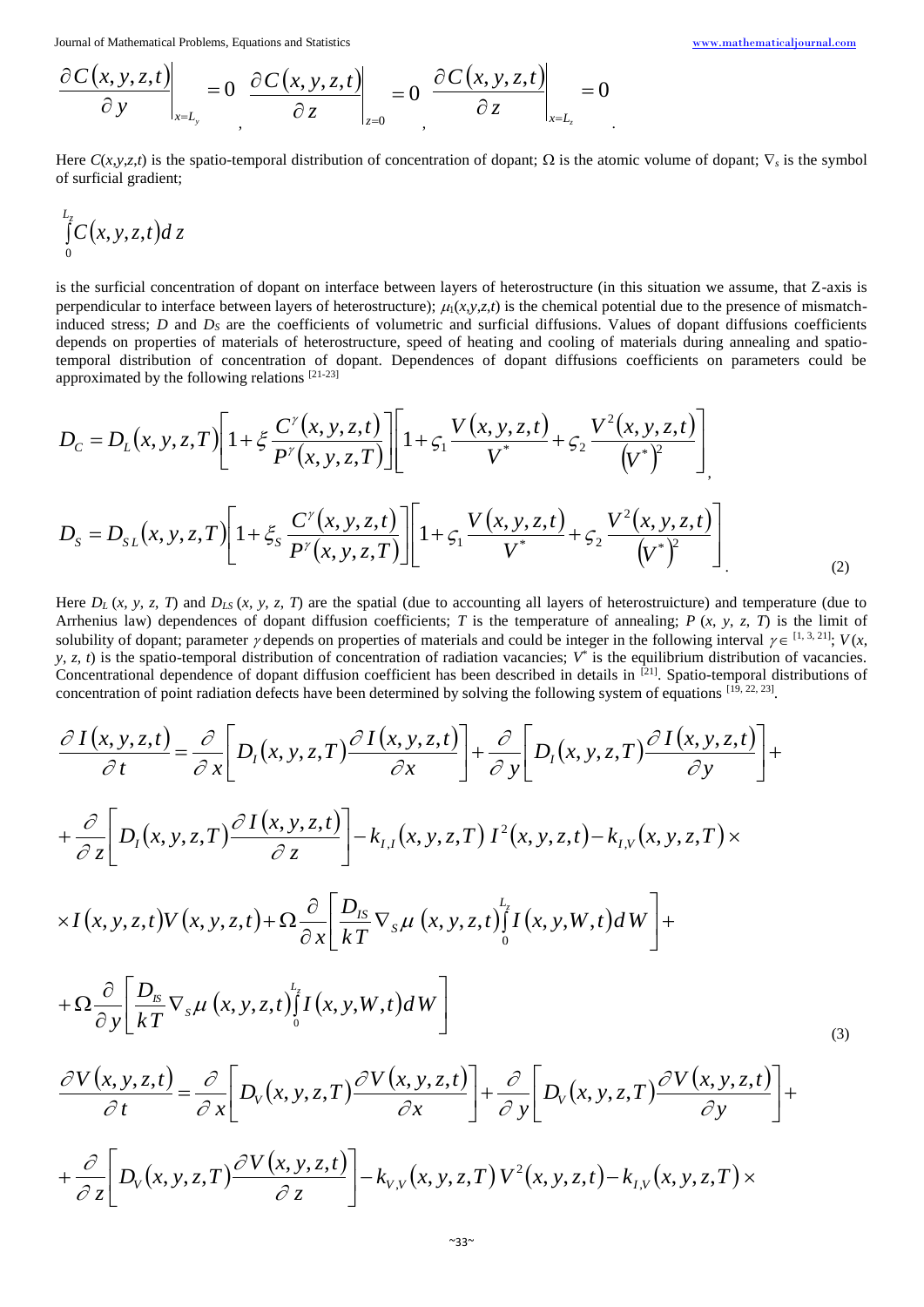(4)

$$
\times I(x, y, z, t) V(x, y, z, t) + \Omega \frac{\partial}{\partial x} \left[ \frac{D_{vs}}{kT} \nabla_s \mu(x, y, z, t) \int_0^L V(x, y, W, t) dW \right] +
$$
  
+ 
$$
\Omega \frac{\partial}{\partial y} \left[ \frac{D_{vs}}{kT} \nabla_s \mu(x, y, z, t) \int_0^L V(x, y, W, t) dW \right]
$$

with boundary and initial conditions

$$
\left.\frac{\partial I(x,y,z,t)}{\partial x}\right|_{x=0} = 0 \left.\frac{\partial I(x,y,z,t)}{\partial x}\right|_{x=L_x} = 0 \left.\frac{\partial I(x,y,z,t)}{\partial y}\right|_{y=0} = 0
$$

$$
\left.\frac{\partial I(x,y,z,t)}{\partial y}\right|_{y=L_y}=0\left.\frac{\partial I(x,y,z,t)}{\partial z}\right|_{z=0}=0\left.\frac{\partial I(x,y,z,t)}{\partial z}\right|_{z=L_z}=0
$$

$$
\left. \frac{\partial V(x, y, z, t)}{\partial x} \right|_{x=0} = 0 \left. \frac{\partial V(x, y, z, t)}{\partial x} \right|_{x=L_x} = 0 \left. \frac{\partial V(x, y, z, t)}{\partial y} \right|_{y=0} = 0
$$

$$
\left.\frac{\partial V(x,y,z,t)}{\partial y}\right|_{y=L_y} = 0 \left.\frac{\partial V(x,y,z,t)}{\partial z}\right|_{z=0} = 0 \left.\frac{\partial V(x,y,z,t)}{\partial z}\right|_{z=L_z} = 0
$$

 $I(x, y, z, 0) = f(x, y, z)$ ,  $V(x, y, z, 0) = f(y(x, y, z).$ 

Here  $I(x, y, z, t)$  is the spatio-temporal distribution of concentration of radiation interstitials;  $I^*$  is the equilibrium distribution of interstitials;  $D_1(x, y, z, T)$ ,  $D_v(x, y, z, T)$ ,  $D_{IS}(x, y, z, T)$ ,  $D_{VS}(x, y, z, T)$  are the coefficients of volumetric and surficial diffusions of interstitials and vacancies, respectively; terms  $V^2(x, y, z, t)$  and  $I^2(x, y, z, t)$  correspond to generation of divacancies and diinterstitials, respectively (see, for example, [23] and appropriate references in this book);  $k_l v(x, y, z, T)$ ,  $k_l v(x, y, z, T)$  and  $k_l v(x, y, z, T)$ *y*, *z*, *T*) are the parameters of recombination of point radiation defects and generation of their complexes.

Spatio-temporal distributions of divacancies  $\Phi_V(x, y, z, t)$  and diinterstitials  $\Phi_I(x, y, z, t)$  could be determined by solving the following system of equations  $[19, 22, 23]$ .

$$
\frac{\partial \Phi_{I}(x, y, z, t)}{\partial t} = \frac{\partial}{\partial x} \Bigg[ D_{\Phi_{I}}(x, y, z, T) \frac{\partial \Phi_{I}(x, y, z, t)}{\partial x} \Bigg] + \frac{\partial}{\partial y} \Bigg[ D_{\Phi_{I}}(x, y, z, T) \frac{\partial \Phi_{I}(x, y, z, t)}{\partial y} \Bigg] + \n+ \frac{\partial}{\partial z} \Bigg[ D_{\Phi_{I}}(x, y, z, T) \frac{\partial \Phi_{I}(x, y, z, t)}{\partial z} \Bigg] + \Omega \frac{\partial}{\partial x} \Bigg[ \frac{D_{\Phi_{I}S}}{kT} \nabla_{S} \mu_{I}(x, y, z, t) \Bigg] \Phi_{I}(x, y, W, t) dW \Bigg] + \n+ \Omega \frac{\partial}{\partial y} \Bigg[ \frac{D_{\Phi_{I}S}}{kT} \nabla_{S} \mu_{I}(x, y, z, t) \Bigg] \Phi_{I}(x, y, W, t) dW \Bigg] + k_{I,I}(x, y, z, T) I^{2}(x, y, z, t) + \n+ k_{I}(x, y, z, T) I(x, y, z, t) \n+ k_{I}(x, y, z, T) I(x, y, z, t)
$$
\n(5)\n
$$
\frac{\partial \Phi_{V}(x, y, z, t)}{\partial t} = \frac{\partial}{\partial x} \Bigg[ D_{\Phi_{V}}(x, y, z, T) \frac{\partial \Phi_{V}(x, y, z, t)}{\partial x} \Bigg] + \frac{\partial}{\partial y} \Bigg[ D_{\Phi_{V}}(x, y, z, T) \frac{\partial \Phi_{V}(x, y, z, t)}{\partial y} \Bigg] +
$$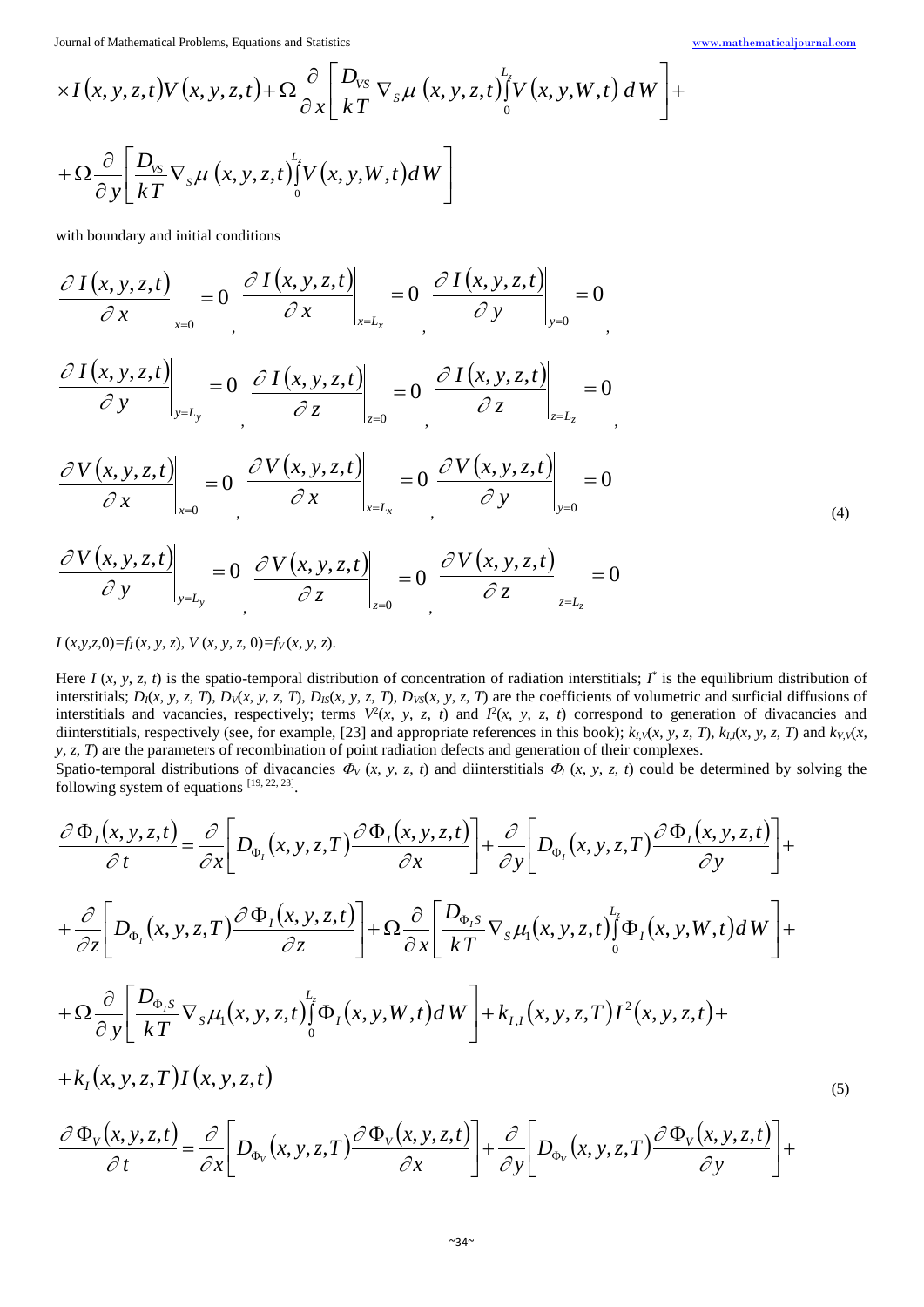$$
+ \frac{\partial}{\partial z} \Bigg[ D_{\Phi_V}(x, y, z, T) \frac{\partial \Phi_V(x, y, z, t)}{\partial z} \Bigg] + \Omega \frac{\partial}{\partial x} \Bigg[ \frac{D_{\Phi_V S}}{kT} \nabla_s \mu_1(x, y, z, t) \Bigg] \Phi_V(x, y, W, t) dW \Bigg] +
$$
  
+ 
$$
\Omega \frac{\partial}{\partial y} \Bigg[ \frac{D_{\Phi_V S}}{kT} \nabla_s \mu_1(x, y, z, t) \Bigg] \Phi_V(x, y, W, t) dW \Bigg] + k_{V, V}(x, y, z, T) V^2(x, y, z, t) +
$$
  
+ 
$$
k_V(x, y, z, T) V(x, y, z, t)
$$

with boundary and initial conditions

$$
\frac{\partial \Phi_{I}(x, y, z, t)}{\partial x}\Big|_{x=0} = 0 \left. \frac{\partial \Phi_{I}(x, y, z, t)}{\partial x}\right|_{x=L_{x}} = 0 \left. \frac{\partial \Phi_{I}(x, y, z, t)}{\partial y}\right|_{y=0} = 0
$$
\n
$$
\frac{\partial \Phi_{I}(x, y, z, t)}{\partial y}\Big|_{y=L_{y}} = 0 \left. \frac{\partial \Phi_{I}(x, y, z, t)}{\partial z}\right|_{z=0} = 0 \left. \frac{\partial \Phi_{I}(x, y, z, t)}{\partial z}\right|_{z=L_{z}} = 0
$$
\n
$$
\frac{\partial \Phi_{V}(x, y, z, t)}{\partial x}\Big|_{x=0} = 0 \left. \frac{\partial \Phi_{V}(x, y, z, t)}{\partial x}\right|_{x=L_{x}} = 0 \left. \frac{\partial \Phi_{V}(x, y, z, t)}{\partial y}\right|_{y=0} = 0
$$
\n
$$
\frac{\partial \Phi_{V}(x, y, z, t)}{\partial y}\Big|_{y=0} = 0 \qquad (6)
$$

$$
\left.\frac{\partial \Phi_{\nu}(x, y, z, t)}{\partial y}\right|_{y=L_{y}} = 0 \left.\frac{\partial \Phi_{\nu}(x, y, z, t)}{\partial z}\right|_{z=0} = 0 \left.\frac{\partial \Phi_{\nu}(x, y, z, t)}{\partial z}\right|_{z=L_{z}} = 0
$$

## $\Phi_I(x, y, z, 0) = f_{\Phi I}(x, y, z), \ \Phi_V(x, y, z, 0) = f_{\Phi V}(x, y, z).$

Here  $D_{\varphi}(x,y,z,T)$ ,  $D_{\varphi(x,y,z,T)}$ ,  $D_{\varphi(s)}(x,y,z,T)$  and  $D_{\varphi(s)}(x,y,z,T)$  are the coefficients of volumetric and surficial diffusions of complexes of radiation defects; *kI*(*x*,*y*,*z*,*T*) and *kV*(*x*,*y*,*z*,*T*) are the parameters of decay of complexes of radiation defects. Chemical potential  $\mu_1$  in Eq.(1) could be determine by the following relation [19]

(7)

#### $\mu_1 = E(z) \Omega \sigma_{ij} [u_{ij}(x, y, z, t) + u_{ji}(x, y, z, t)]/2$

where  $E(z)$  is the Young modulus,  $\sigma_{ij}$  is the stress tensor;

$$
u_{ij} = \frac{1}{2} \left( \frac{\partial u_i}{\partial x_j} + \frac{\partial u_j}{\partial x_i} \right)
$$

is the deformation tensor;  $u_i$ ,  $u_j$  are the components  $u_x(x,y,z,t)$ ,  $u_y(x,y,z,t)$  and  $u_z(x,y,z,t)$  of the displacement vector  $\vec{u}(x, y, z, t)$ ;  $x_i$ ,  $x_j$  are the coordinate *x*, *y*, *z*. The Eq. (3) could be transform to the following form

$$
\mu(x, y, z, t) = \left[ \frac{\partial u_i(x, y, z, t)}{\partial x_j} + \frac{\partial u_j(x, y, z, t)}{\partial x_i} \right] \left\{ \frac{1}{2} \left[ \frac{\partial u_i(x, y, z, t)}{\partial x_j} + \frac{\partial u_j(x, y, z, t)}{\partial x_i} \right] - \frac{\partial u_j(x, y, z, t)}{\partial x_i} \right\} - \frac{\sigma(z) \delta_{ij}}{1 - 2\sigma(z)} \left[ \frac{\partial u_k(x, y, z, t)}{\partial x_k} - 3\varepsilon_0 \right] - K(z) \beta(z) \left[ T(x, y, z, t) - T_0 \right] \delta_{ij} \left\{ \frac{\Omega}{2} E(z) \right\}
$$

where  $\sigma$  is Poisson coefficient;  $\varepsilon_0 = (a_s - a_{EL})/a_{EL}$  is the mismatch parameter;  $a_s$ ,  $a_{EL}$  are lattice distances of the substrate and the epitaxial layer; *K* is the modulus of uniform compression;  $\beta$  is the coefficient of thermal expansion;  $T_r$  is the equilibrium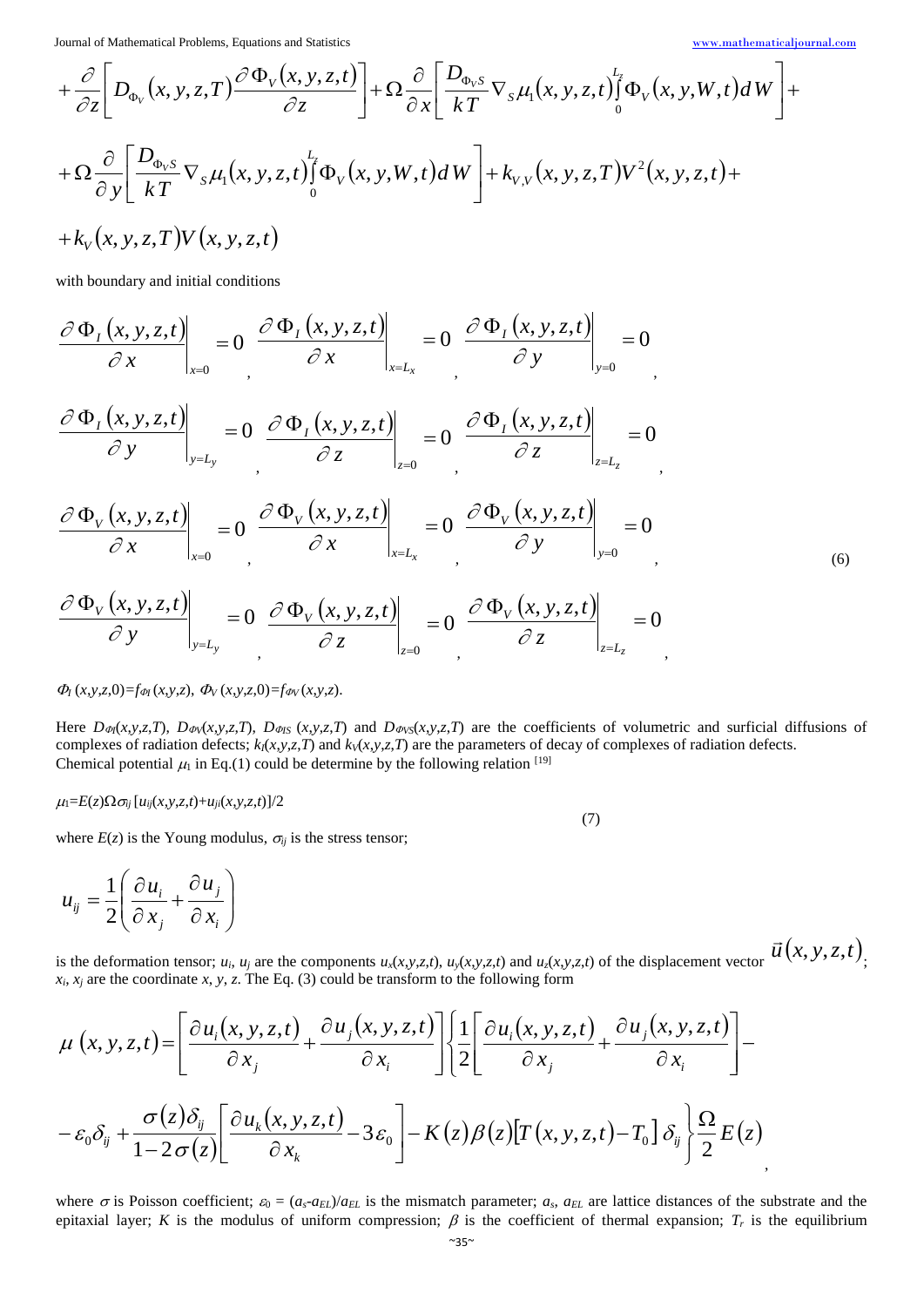(8)

temperature, which coincide (for our case) with room temperature. Components of displacement vector could be obtained by solution of the following equations  $^{[25]}$ .

$$
\begin{cases}\n\rho(z)\frac{\partial^2 u_x(x,y,z,t)}{\partial t^2} = \frac{\partial \sigma_{xx}(x,y,z,t)}{\partial x} + \frac{\partial \sigma_{xy}(x,y,z,t)}{\partial y} + \frac{\partial \sigma_{xz}(x,y,z,t)}{\partial z} \\
\rho(z)\frac{\partial^2 u_y(x,y,z,t)}{\partial t^2} = \frac{\partial \sigma_{yx}(x,y,z,t)}{\partial x} + \frac{\partial \sigma_{yy}(x,y,z,t)}{\partial y} + \frac{\partial \sigma_{yx}(x,y,z,t)}{\partial z} \\
\rho(z)\frac{\partial^2 u_z(x,y,z,t)}{\partial t^2} = \frac{\partial \sigma_{zx}(x,y,z,t)}{\partial x} + \frac{\partial \sigma_{xy}(x,y,z,t)}{\partial y} + \frac{\partial \sigma_{zz}(x,y,z,t)}{\partial z}\n\end{cases}
$$

Where

$$
\sigma_{ij} = \frac{E(z)}{2[1+\sigma(z)]} \left[ \frac{\partial u_i(x, y, z, t)}{\partial x_j} + \frac{\partial u_j(x, y, z, t)}{\partial x_i} - \frac{\delta_{ij}}{3} \frac{\partial u_k(x, y, z, t)}{\partial x_k} \right] + K(z) \delta_{ij} \times \frac{\partial u_k(x, y, z, t)}{\partial x_k} - \beta(z) K(z) [T(x, y, z, t) - T_r]
$$

 $\rho$  (*z*) is the density of materials of heterostructure,  $\delta_{ij}$  Is the Kronecker symbol. With account the relation for  $\sigma_{ij}$  last system of equation could be written as

$$
\rho(z)\frac{\partial^2 u_x(x, y, z, t)}{\partial t^2} = \left\{K(z) + \frac{5E(z)}{6[1+\sigma(z)]}\right\} \frac{\partial^2 u_x(x, y, z, t)}{\partial x^2} + \left\{K(z) - \frac{E(z)}{3[1+\sigma(z)]}\right\} \times
$$
\n
$$
\times \frac{\partial^2 u_y(x, y, z, t)}{\partial x \partial y} + \frac{E(z)}{2[1+\sigma(z)]} \left[\frac{\partial^2 u_y(x, y, z, t)}{\partial y^2} + \frac{\partial^2 u_z(x, y, z, t)}{\partial z^2}\right] + \left[K(z) + \frac{E(z)}{3[1+\sigma(z)]}\right] \times
$$
\n
$$
\times \frac{\partial^2 u_z(x, y, z, t)}{\partial x \partial z} - K(z) \beta(z) \frac{\partial T(x, y, z, t)}{\partial x}
$$
\n
$$
\rho(z)\frac{\partial^2 u_y(x, y, z, t)}{\partial t^2} = \frac{E(z)}{2[1+\sigma(z)]} \left[\frac{\partial^2 u_y(x, y, z, t)}{\partial x^2} + \frac{\partial^2 u_x(x, y, z, t)}{\partial x \partial y}\right] - \frac{\partial T(x, y, z, t)}{\partial y} \times
$$
\n
$$
\times K(z) \beta(z) + \frac{\partial}{\partial z} \left\{\frac{E(z)}{2[1+\sigma(z)]} \left[\frac{\partial u_y(x, y, z, t)}{\partial z} + \frac{\partial u_z(x, y, z, t)}{\partial y}\right]\right\} + \frac{\partial^2 u_y(x, y, z, t)}{\partial y^2} \times
$$
\n
$$
\times \left\{\frac{5E(z)}{12[1+\sigma(z)]} + K(z)\right\} + \left\{K(z) - \frac{E(z)}{6[1+\sigma(z)]}\right\} \frac{\partial^2 u_y(x, y, z, t)}{\partial y \partial z} + K(z) \frac{\partial^2 u_y(x, y, z, t)}{\partial x \partial y}
$$
\n
$$
\rho(z)\frac{\partial^2 u_z(x, y, z, t)}{\partial t^2} = \frac{E(z)}{2[1+\sigma(z)]} \left[\frac{\partial^2 u_z(x, y, z, t)}{\partial x^2} + \frac{\partial^2 u_z(x, y, z, t)}{\partial y^2} + \frac{\partial^2 u_x(x, y, z, t)}{\partial x \partial z} + \frac
$$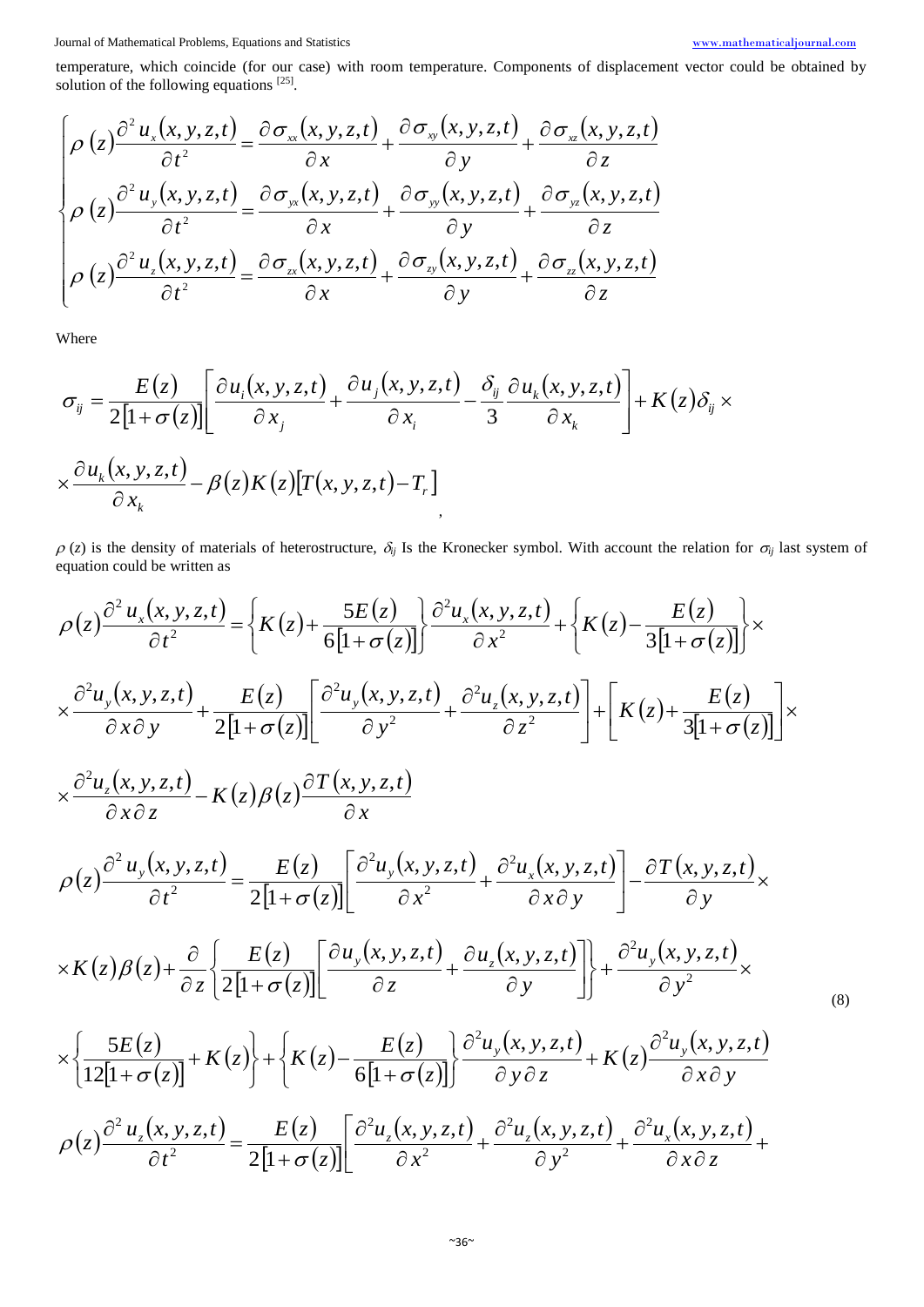$$
+\frac{\partial^2 u_y(x, y, z, t)}{\partial y \partial z}\Bigg] + \frac{\partial}{\partial z} \Bigg\{ K(z) \Bigg[ \frac{\partial u_x(x, y, z, t)}{\partial x} + \frac{\partial u_y(x, y, z, t)}{\partial y} + \frac{\partial u_x(x, y, z, t)}{\partial z} \Bigg] \Bigg\} +
$$
  
+ 
$$
\frac{1}{6} \frac{\partial}{\partial z} \Bigg\{ \frac{E(z)}{1 + \sigma(z)} \Bigg[ 6 \frac{\partial u_z(x, y, z, t)}{\partial z} - \frac{\partial u_x(x, y, z, t)}{\partial x} - \frac{\partial u_y(x, y, z, t)}{\partial y} - \frac{\partial u_z(x, y, z, t)}{\partial z} \Bigg] \Bigg\} - K(z) \beta(z) \frac{\partial T(x, y, z, t)}{\partial z}
$$

Conditions for the system of Eq. (8) could be written in the form

$$
\frac{\partial \vec{u}(0, y, z, t)}{\partial x} = 0 \frac{\partial \vec{u}(L_x, y, z, t)}{\partial x} = 0 \frac{\partial \vec{u}(x, 0, z, t)}{\partial y} = 0 \frac{\partial \vec{u}(x, L_y, z, t)}{\partial y} = 0
$$
\n
$$
\frac{\partial \vec{u}(x, y, 0, t)}{\partial z} = 0 \frac{\partial \vec{u}(x, y, L_z, t)}{\partial z} = 0
$$
\n
$$
\vec{u}(x, y, z, 0) = \vec{u}_{0x} \vec{u}(x, y, z, \infty) = \vec{u}_{0y}
$$

We determine spatio-temporal distributions of concentrations of dopant and radiati-on defects by solving the Eqs.(1), (3) and (5) framework standard method of averaging of function corrections  $[26]$ . Previously we transform the Eqs.(1), (3) and (5) to the following form with account initial distributions of the considered concentrations

$$
\frac{\partial C(x, y, z, t)}{\partial t} = \frac{\partial}{\partial x} \Big[ D \frac{\partial C(x, y, z, t)}{\partial x} \Big] + \frac{\partial}{\partial y} \Big[ D \frac{\partial C(x, y, z, t)}{\partial y} \Big] + \frac{\partial}{\partial z} \Big[ D \frac{\partial C(x, y, z, t)}{\partial z} \Big] +
$$
\n
$$
+ f_c(x, y, z) \delta(t) + \Omega \frac{\partial}{\partial x} \Big[ \frac{D_s}{kT} \nabla_s \mu(x, y, z, t) \Big[ C(x, y, W, t) dW \Big] +
$$
\n
$$
+ \Omega \frac{\partial}{\partial y} \Big[ \frac{D_s}{kT} \nabla_s \mu(x, y, z, t) \Big[ C(x, y, W, t) dW \Big] +
$$
\n
$$
\frac{\partial I(x, y, z, t)}{\partial t} = \frac{\partial}{\partial x} \Big[ D_t(x, y, z, T) \frac{\partial I(x, y, z, t)}{\partial x} \Big] + \frac{\partial}{\partial y} \Big[ D_t(x, y, z, T) \frac{\partial I(x, y, z, t)}{\partial y} \Big] +
$$
\n
$$
+ \frac{\partial}{\partial z} \Big[ D_t(x, y, z, T) \frac{\partial I(x, y, z, t)}{\partial z} \Big] + \Omega \frac{\partial}{\partial x} \Big[ \frac{D_{IS}}{kT} \nabla_s \mu_t(x, y, z, t) \Big[ I(x, y, W, t) dW \Big] +
$$
\n
$$
+ \Omega \frac{\partial}{\partial y} \Big[ \frac{D_{IS}}{kT} \nabla_s \mu_t(x, y, z, t) \Big] I(x, y, W, t) dW \Big] - k_{IJ}(x, y, z, T) I^2(x, y, z, t) -
$$
\n
$$
- k_{IJ}(x, y, z, T) I(x, y, z, t) V(x, y, z, t) + f_I(x, y, z) \delta(t)
$$
\n
$$
\frac{\partial V(x, y, z, t)}{\partial t} = \frac{\partial}{\partial x} \Big[ D_v(x, y, z, T) \frac{\partial V(x, y, z, t)}{\partial x} \Big] + \frac{\partial}{\partial y} \Big[ D_v(x, y, z, T) \frac{\partial V(x, y, z, t)}{\partial y} \Big] +
$$
\n(3a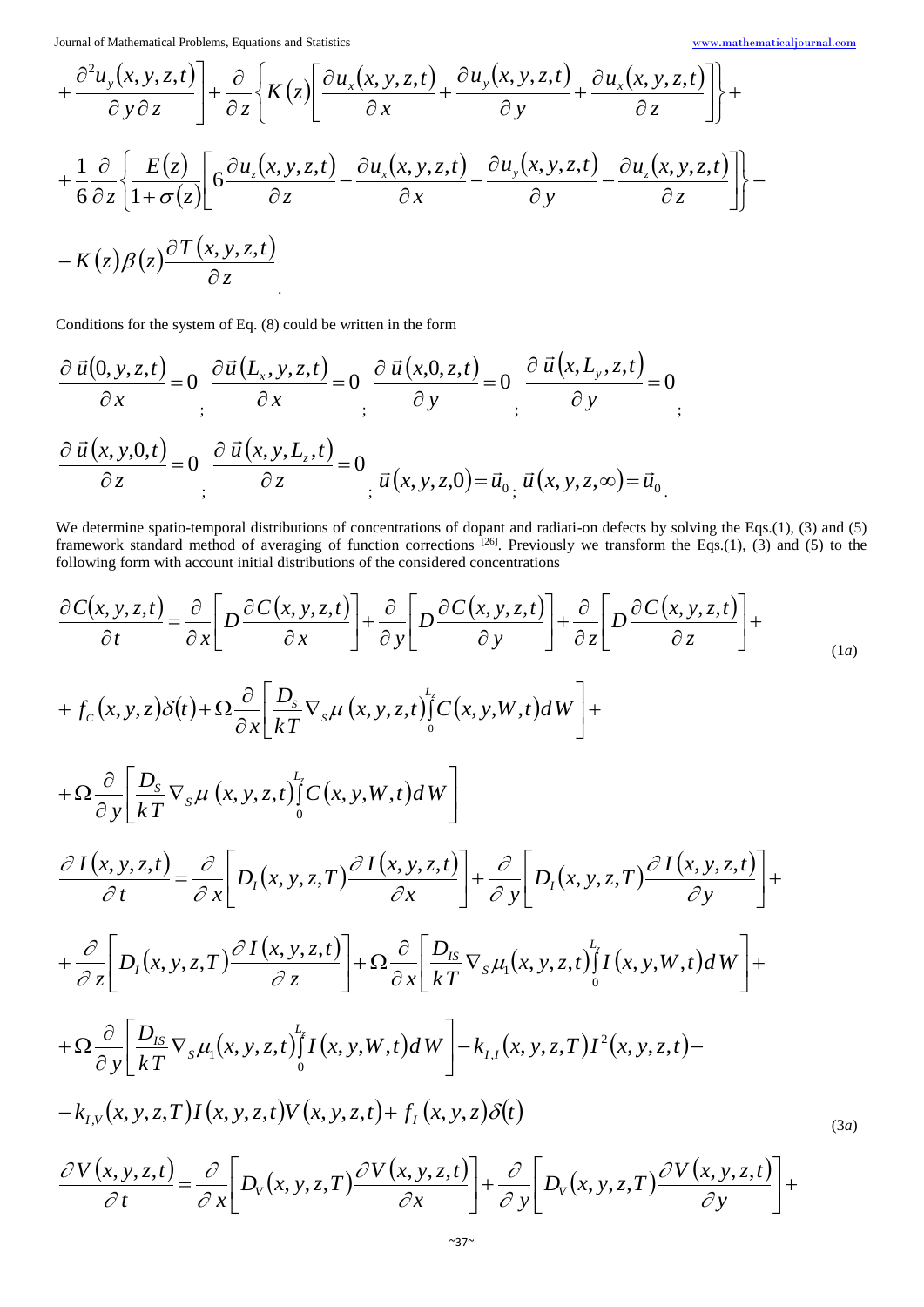Journal of Mathematical Problems, Equations and Statistics

$$
\underline{\bf www.mathematical journal.com}
$$

$$
+\frac{\partial}{\partial z}\left[D_{v}(x,y,z,T)\frac{\partial V(x,y,z,t)}{\partial z}\right] + \Omega \frac{\partial}{\partial x}\left[\frac{D_{vs}}{kT}\nabla_{s}\mu_{1}(x,y,z,t)\int_{0}^{t}V(x,y,W,t)dW\right] +\n+\Omega \frac{\partial}{\partial y}\left[\frac{D_{vs}}{kT}\nabla_{s}\mu_{1}(x,y,z,t)\int_{0}^{t}V(x,y,W,t)dW\right] - k_{v,v}(x,y,z,T)V^{2}(x,y,z,t)-\n-k_{t,v}(x,y,z,T)I(x,y,z,t)V(x,y,z,t) + f_{v}(x,y,z)\delta(t)\n\frac{\partial \Phi_{t}(x,y,z,t)}{\partial t} = \frac{\partial}{\partial x}\left[D_{\Phi_{0}}(x,y,z,T)\frac{\partial \Phi_{t}(x,y,z,t)}{\partial x}\right] + \frac{\partial}{\partial y}\left[D_{\Phi_{0}}(x,y,z,T)\frac{\partial \Phi_{t}(x,y,z,t)}{\partial y}\right] +\n+\frac{\partial}{\partial z}\left[D_{\Phi_{0}}(x,y,z,T)\frac{\partial \Phi_{t}(x,y,z,t)}{\partial z}\right] + \Omega \frac{\partial}{\partial x}\left[\frac{D_{\Phi_{0}}s}{kT}\nabla_{s}\mu_{1}(x,y,z,t)\int_{0}^{t} \Phi_{t}(x,y,W,t)dW\right] +\n+\Omega \frac{\partial}{\partial y}\left[\frac{D_{\Phi_{0}}s}{kT}\nabla_{s}\mu_{1}(x,y,z,t)\int_{0}^{t} \Phi_{t}(x,y,W,t)dW\right] + k_{t}(x,y,z,T)I(x,y,z,t)+\n+k_{t,t}(x,y,z,T)I^{2}(x,y,z,t) + f_{\Phi_{t}}(x,y,z)\delta(t)\n\frac{\partial \Phi_{v}(x,y,z,t)}{\partial t} = \frac{\partial}{\partial x}\left[D_{\Phi_{v}}(x,y,z,T)\frac{\partial \Phi_{v}(x,y,z,t)}{\partial x}\right] + \frac{\partial}{\partial y}\left[D_{\Phi_{v}}(x,y,z,T)\frac{\partial \Phi_{v}(x,y,z,t)}{\partial y}\right] +\n+\frac{\partial}{\partial z}\left[D_{\Phi_{v}}(x,y,z,T)\frac{\partial \Phi_{v}(x,y,z,t)}{\partial z}\right] + \Omega \frac{\partial}{\partial x}\left[\frac{D_{\Phi_{0}}s}{kT}\nabla_{s}\mu_{1}(x,y,z,t)\int_{0}^{t} \Phi_{v}(x,y,W
$$

Farther we replace concentrations of dopant and radiation defects in right sides of Eqs. (1*a*), (3*a*) and (5*a*) on their not yet known average values  $\alpha_{1\rho}$ . In this situation we obtain equations for the first-order approximations of the required concentrations in the following form.

$$
\frac{\partial C_1(x, y, z, t)}{\partial t} = \alpha_{1c} \Omega \frac{\partial}{\partial x} \left[ z \frac{D_s}{kT} \nabla_s \mu_1(x, y, z, t) \right] + \alpha_{1c} \Omega \frac{\partial}{\partial y} \left[ z \frac{D_s}{kT} \nabla_s \mu_1(x, y, z, t) \right] ++ f_c(x, y, z) \delta(t) \n\frac{\partial I_1(x, y, z, t)}{\partial t} = \alpha_{1l} z \Omega \frac{\partial}{\partial x} \left[ \frac{D_{IS}}{kT} \nabla_s \mu(x, y, z, t) \right] + \alpha_{1l} \Omega \frac{\partial}{\partial y} \left[ z \frac{D_{IS}}{kT} \nabla_s \mu(x, y, z, t) \right] ++ f_l(x, y, z) \delta(t) - \alpha_{1l}^2 k_{I,l}(x, y, z, T) - \alpha_{1l} \alpha_{1l} k_{I,l}(x, y, z, T)
$$
\n(3b)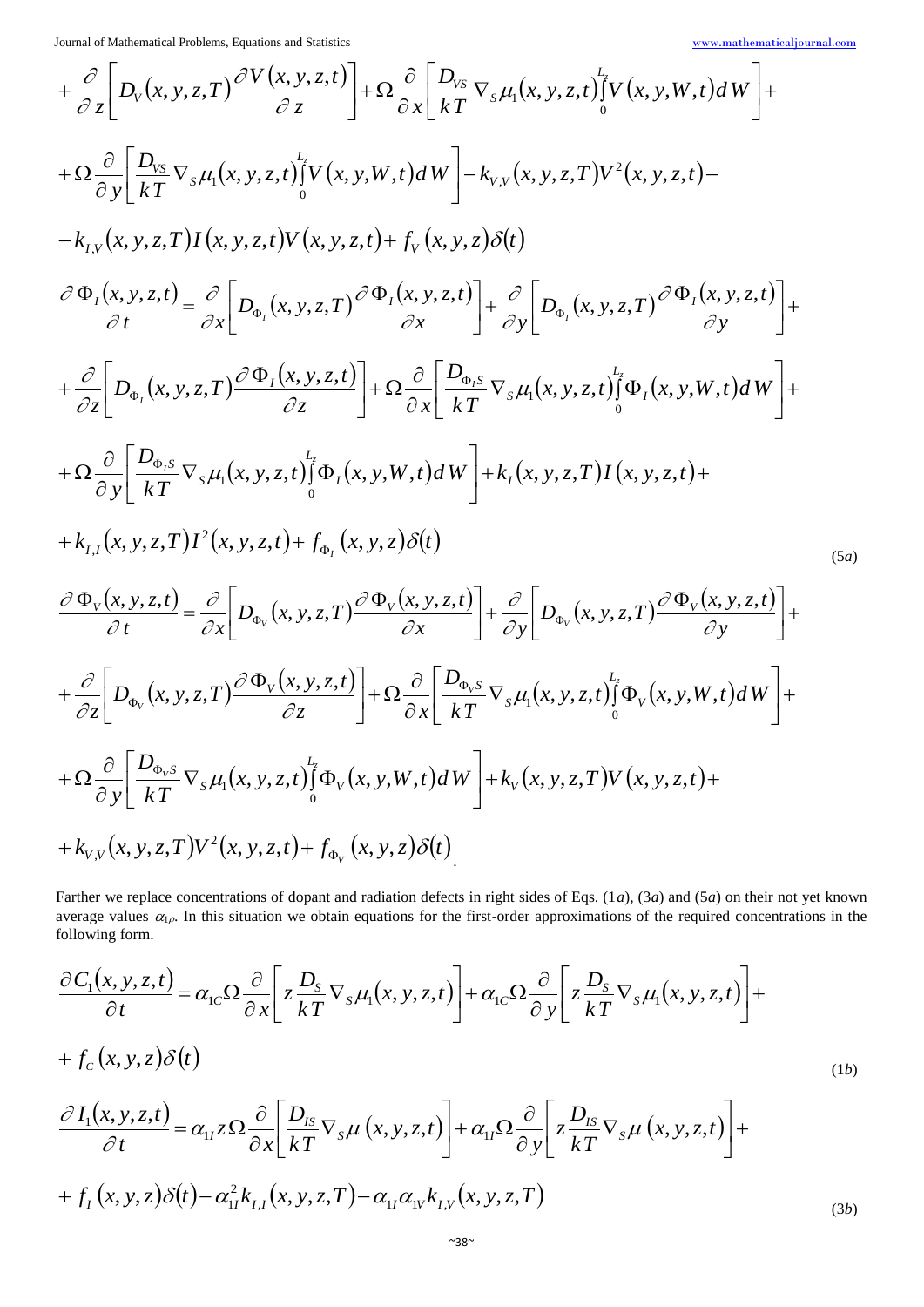$$
\frac{\partial V_{1}(x, y, z, t)}{\partial t} = \alpha_{1V} z \Omega \frac{\partial}{\partial x} \left[ \frac{D_{VS}}{kT} \nabla_{s} \mu_{1}(x, y, z, t) \right] + \alpha_{1V} \Omega \frac{\partial}{\partial y} \left[ z \frac{D_{VS}}{kT} \nabla_{s} \mu_{1}(x, y, z, t) \right] ++ f_{V}(x, y, z) \delta(t) - \alpha_{1V}^{2} k_{V,V}(x, y, z, T) - \alpha_{1I} \alpha_{1V} k_{I,V}(x, y, z, T)\n\frac{\partial \Phi_{1I}(x, y, z, t)}{\partial t} = \alpha_{1\Phi_{I}} z \Omega \frac{\partial}{\partial x} \left[ \frac{D_{\Phi_{I}s}}{kT} \nabla_{s} \mu_{1}(x, y, z, t) \right] + \alpha_{1\Phi_{I}} z \Omega \frac{\partial}{\partial y} \left[ \frac{D_{\Phi_{I}s}}{kT} \nabla_{s} \mu_{1}(x, y, z, t) \right] ++ f_{\Phi_{I}}(x, y, z) \delta(t) + k_{I}(x, y, z, T) I(x, y, z, t) + k_{I,I}(x, y, z, T) I^{2}(x, y, z, t)\n\frac{\partial \Phi_{1V}(x, y, z, t)}{\partial t} = \alpha_{1\Phi_{V}} z \Omega \frac{\partial}{\partial x} \left[ \frac{D_{\Phi_{V}s}}{kT} \nabla_{s} \mu_{1}(x, y, z, t) \right] + \alpha_{1\Phi_{V}} z \Omega \frac{\partial}{\partial y} \left[ \frac{D_{\Phi_{V}s}}{kT} \nabla_{s} \mu_{1}(x, y, z, t) \right] ++ f_{\Phi_{V}}(x, y, z) \delta(t) + k_{V}(x, y, z, T) V(x, y, z, t) + k_{V,V}(x, y, z, T) V^{2}(x, y, z, t)
$$
\n(5b)

Integration of the left and right sides of the Eqs. (1*b*), (3*b*) and (5*b*) on time gives us possibility to obtain relations for above approximation in the final form.

$$
C_{1}(x, y, z, t) = \alpha_{1c} \Omega \frac{\partial}{\partial x} \int_{0}^{t} D_{s}f_{L}(x, y, z, T) \frac{z}{kT} \left[ 1 + \zeta_{1} \frac{V(x, y, z, \tau)}{V^{*}} + \zeta_{2} \frac{V^{2}(x, y, z, \tau)}{V^{*}} \right] \times
$$
  
\n
$$
\times \nabla_{s} \mu_{1}(x, y, z, \tau) \left[ 1 + \frac{\zeta_{s} \alpha_{1c}^{2}}{P^{y}(x, y, z, T)} \right] d\tau \Bigg\} + \alpha_{1c} \frac{\partial}{\partial y} \int_{0}^{t} D_{s}f_{L}(x, y, z, T) \left[ 1 + \frac{\zeta_{s} \alpha_{1c}^{2}}{P^{y}(x, y, z, T)} \right] +
$$
  
\n
$$
\times \Omega \nabla_{s} \mu_{1}(x, y, z, \tau) \frac{z}{kT} \left[ 1 + \zeta_{1} \frac{V(x, y, z, \tau)}{V^{*}} + \zeta_{2} \frac{V^{2}(x, y, z, \tau)}{V^{*}} \right] d\tau + f_{c}(x, y, z)
$$
  
\n
$$
I_{1}(x, y, z, t) = \alpha_{1t} \zeta \Omega \frac{\partial}{\partial x} \int_{0}^{t} \frac{D_{BS}}{kT} \nabla_{s} \mu_{1}(x, y, z, \tau) d\tau + \alpha_{1t} \zeta \Omega \frac{\partial}{\partial y} \int_{0}^{t} \frac{D_{BS}}{kT} \nabla_{s} \mu_{1}(x, y, z, \tau) d\tau +
$$
  
\n
$$
+ f_{I}(x, y, z) - \alpha_{1t}^{2} \int_{0}^{t} k_{I, J}(x, y, z, T) d\tau - \alpha_{1t} \alpha_{1t} \int_{0}^{t} k_{I, V}(x, y, z, T) d\tau
$$
  
\n
$$
V_{1}(x, y, z, t) = \alpha_{1V} \zeta \Omega \frac{\partial}{\partial x} \int_{0}^{t} \frac{D_{BS}}{kT} \nabla_{s} \mu_{1}(x, y, z, \tau) d\tau - \alpha_{1t} \alpha_{1V} \int_{0}
$$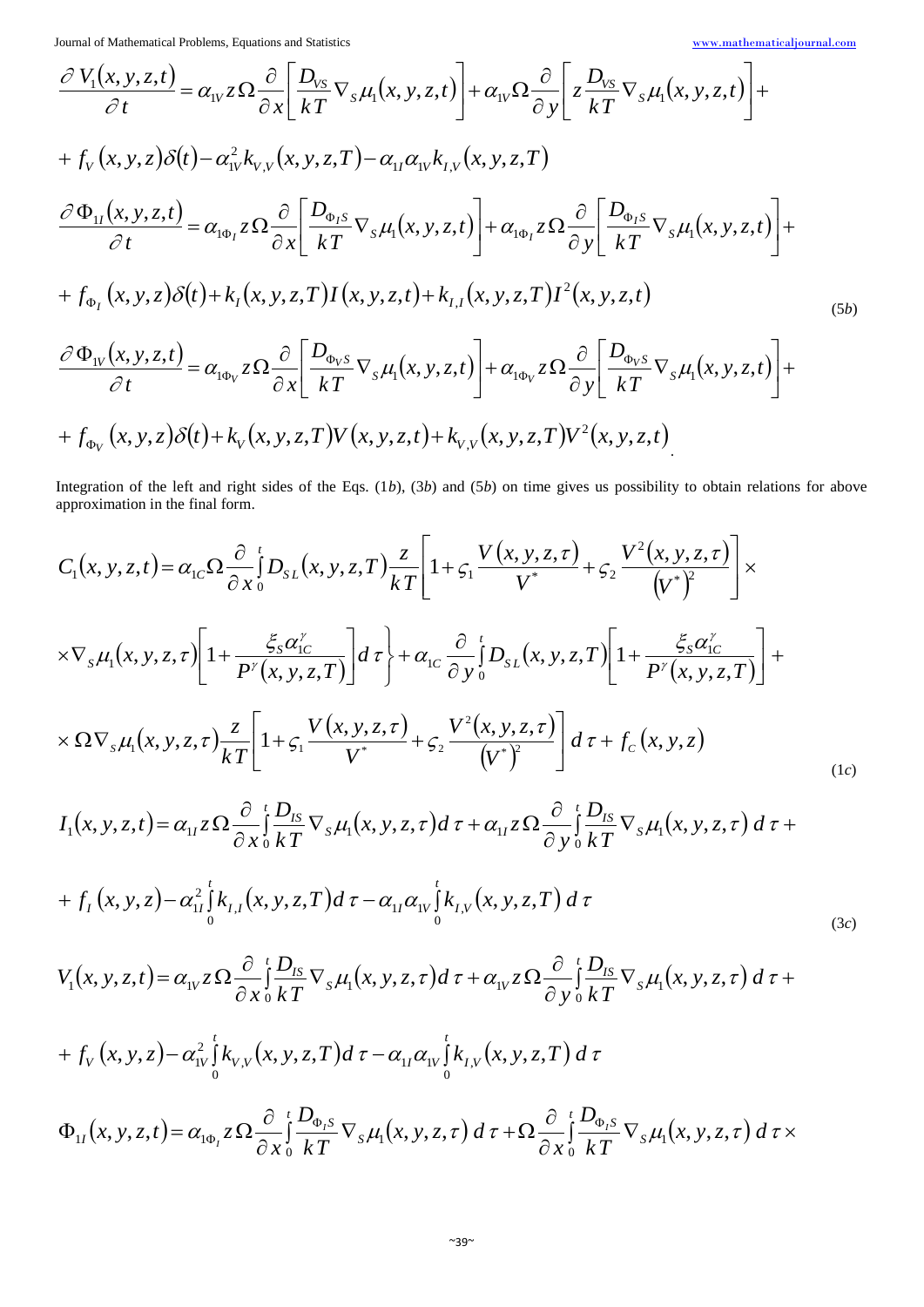.

$$
\times \alpha_{1\Phi_I} z + f_{\Phi_I}(x, y, z) + \int_0^t k_I(x, y, z, T) I(x, y, z, \tau) d\tau + \int_0^t k_{I,I}(x, y, z, T) I^2(x, y, z, \tau) d\tau
$$
\n
$$
\Phi_{1V}(x, y, z, t) = \alpha_{1\Phi_V} z \Omega \frac{\partial}{\partial x} \int_0^t \frac{D_{\Phi_V S}}{kT} \nabla_S \mu_1(x, y, z, \tau) d\tau + \Omega \frac{\partial}{\partial x} \int_0^t \frac{D_{\Phi_V S}}{kT} \nabla_S \mu_1(x, y, z, \tau) d\tau \times
$$
\n(5c)

$$
\times \alpha_{1\Phi_V} z + f_{\Phi_V}(x, y, z) + \int_0^t k_V(x, y, z, \tau) V(x, y, z, \tau) d\tau + \int_0^t k_{V,V}(x, y, z, \tau) V^2(x, y, z, \tau) d\tau
$$

We determine average values of the first-order approximations of concentrations of dopant and radiation defects by the following standard relation<sup>[26]</sup>.

$$
\alpha_{1\rho} = \frac{1}{\Theta L_x L_y L_z} \int_{0}^{\Theta L_x L_y L_z} \int_{0}^{\Theta L_x L_y L_z} \rho_1(x, y, z, t) dz dy dx dt
$$
\n(9)

Substitution of the relations (1*c*), (3*c*) and (5*c*) into relation (9) gives us possibility to obtain required average values in the following form

$$
\alpha_{1C} = \frac{1}{L_x L_y L_z} \int_{0}^{L_x L_y L_z} \int_{0}^{L_y L_z} f_C(x, y, z) dz dy dx \quad \alpha_{1I} = \sqrt{\frac{(a_3 + A)^2}{4a_4^2} - 4\left(B + \frac{\Theta a_3 B + \Theta^2 L_x L_y L_z a_1}{a_4}\right)} - \frac{a_3 + A}{4a_4} \quad \alpha_{1V} = \frac{1}{S_{IV00}} \left[ \frac{\Theta}{\alpha_{1I}} \int_{0}^{L_x L_y L_z} f_I(x, y, z) dz dy dx - \alpha_{1I} S_{II00} - \Theta L_x L_y L_z \right]_{0}^{2}
$$

Where

$$
S_{\rho\rho ij} = \int_{0}^{\infty} (\Theta - t) \int_{0}^{L_{2}L_{2}} \int_{0}^{L_{3}L_{3}} (x, y, z, T) I_{1}^{i}(x, y, z, t) V_{1}^{j}(x, y, z, t) dz dy dx dt_{1} d4 = S_{I\sigma 0} \times
$$
  
\n
$$
\times \left( S_{I\sigma 00}^{2} - S_{I\sigma 00} S_{V\sigma 00} \right)_{0}^{2} = S_{I\sigma 00} S_{I\sigma 00} + S_{I\sigma 00}^{2} - S_{I\sigma 00} S_{V\sigma 00} \Big|_{0}^{2} = \int_{0}^{L_{2}L_{1}^{2}} \int_{0}^{L_{2}} f_{V}(x, y, z) dz dy dx \times
$$
  
\n
$$
\times S_{I\sigma 00} S_{I\sigma 00}^{2} + S_{I\sigma 00} \Theta L_{x}^{2} L_{y}^{2} L_{z}^{2} + 2 S_{V\sigma 00} S_{I\sigma 00} \int_{0}^{L_{2}L_{1}^{2}} \int_{0}^{L_{1}} f_{I}(x, y, z) dz dy dx - \Theta L_{x}^{2} L_{y}^{2} L_{z}^{2} S_{V\sigma 00} -
$$
  
\n
$$
- S_{I\sigma 00}^{2} \int_{0}^{L_{2}L_{2}^{2}} \int_{0}^{L_{1}} f_{I}(x, y, z) dz dy dx_{1} d_{1} = S_{I\sigma 00} \int_{0}^{L_{2}L_{2}^{2}} \int_{0}^{L_{1}} f_{I}(x, y, z) dz dy dx_{1} d_{0} = S_{V\sigma 00} \times
$$
  
\n
$$
\times \left[ \int_{0}^{L_{1}L_{2}^{2}} \int_{0}^{L_{2}} f_{I}(x, y, z) dz dy dx \right]^{2} A = \sqrt{8 y + \Theta^{2} \frac{a_{3}^{2}}{a_{4}^{2}} - 4 \Theta \frac{a_{2}}{a_{4}}}, B = \frac{\Theta a_{2}}{6 a_{4}} + \sqrt[3]{\sqrt{q^{2} + p^{3}} - q} -
$$
  
\n
$$
- \sqrt[3]{\sqrt{q^{2} + p^{3}} + q}, q = \frac
$$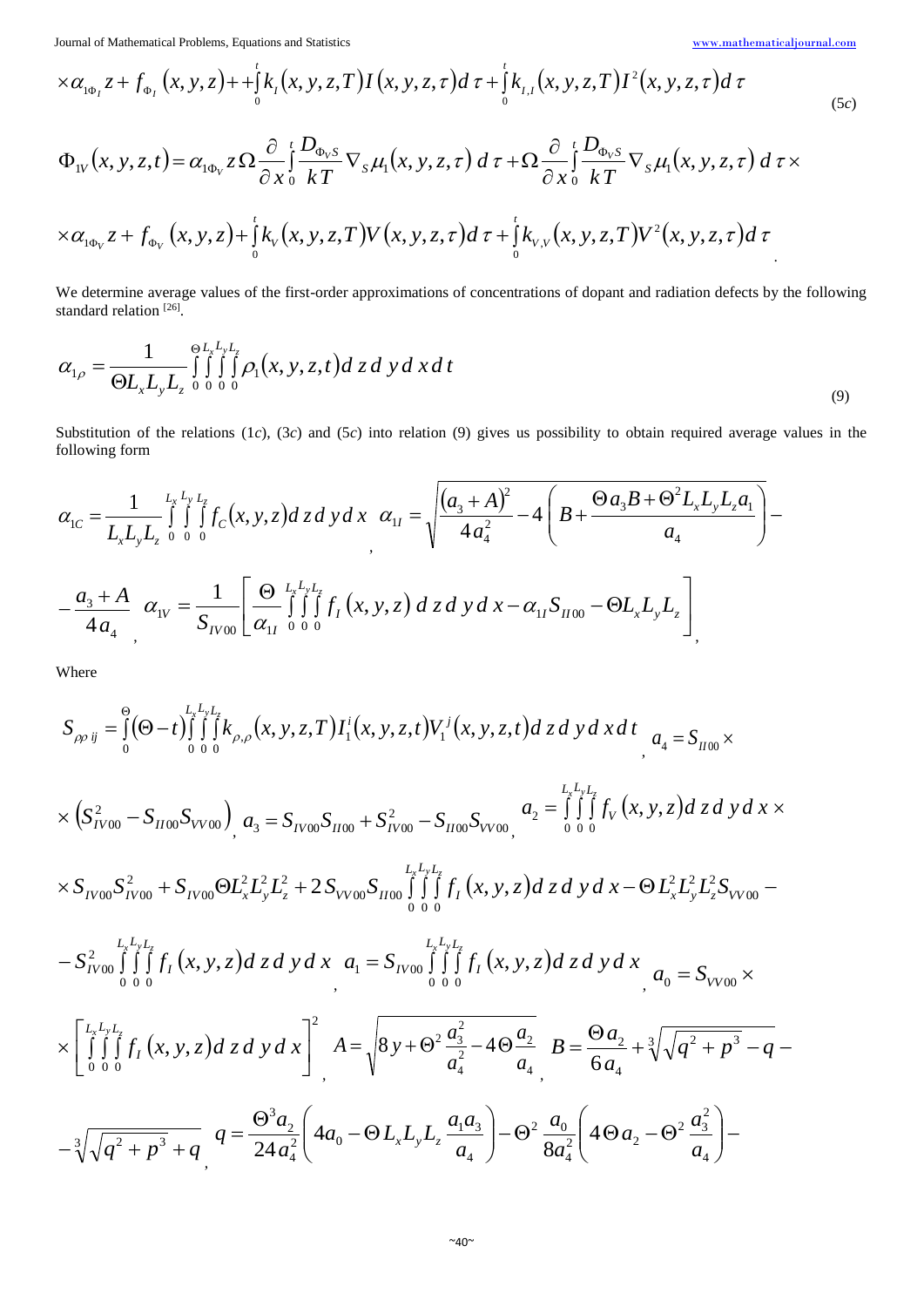$$
\underline{\bf www.mathematical journal.com}
$$

$$
-\frac{\Theta^3 a_2^3}{54 a_4^3} - L_x^2 L_y^2 L_z^2 \frac{\Theta^4 a_1^2}{8 a_4^2} \quad p = \Theta^2 \frac{4a_0 a_4 - \Theta L_x L_y L_z a_1 a_3}{12 a_4^2} - \frac{\Theta a_2}{18 a_4}
$$
\n
$$
\alpha_{1\Phi_I} = \frac{R_{I1}}{\Theta L_x L_y L_z} + \frac{S_{I120}}{\Theta L_x L_y L_z} + \frac{1}{L_x L_y L_z} \int_{0}^{L_x L_y L_z} \int_{0}^{L_y L_y} f_{\Phi_I}(x, y, z) \, dz \, dy \, dx
$$
\n
$$
R_{V1} \qquad S_{VV20} \qquad 1 - \frac{L_x L_y L_z}{12 a_4^2} \quad (1 - \Phi^2) \, dz \, dy \, dz
$$

$$
\alpha_{1\Phi_{V}} = \frac{R_{V1}}{\Theta L_{x}L_{y}L_{z}} + \frac{S_{VV20}}{\Theta L_{x}L_{y}L_{z}} + \frac{1}{L_{x}L_{y}L_{z}}\int_{0}^{2\pi} \int_{0}^{2\pi} f_{\Phi_{V}}(x, y, z) dz dy dx
$$

Where

$$
R_{\rho i} = \int_{0}^{\Theta} (\Theta - t) \int_{0}^{L_{x}L_{y}L_{z}} \int_{0}^{L_{x}L_{z}} k_{I}(x, y, z, T) I_{1}^{i}(x, y, z, t) d z d y d x d t
$$

We determine approximations of the second and higher orders of concentrations of dopant and radiation defects framework standard iterative procedure of method of averaging of function corrections <sup>[26]</sup>. Framework this procedure to determine approximations of the *n*-th order of concentrations of dopant and radiation defects we replace the required concentrations in the Eqs. (1*c*), (3*c*), (5*c*) on the following sum  $\alpha_{n}$ + $\rho$ <sub>n-1</sub> (*x*,*y*,*z*,*t*). The replacement leads to the following transformation of the appropriate equations.

$$
\frac{\partial C_{2}(x,y,z,t)}{\partial t} = \frac{\partial}{\partial x} \Biggl\{ \Biggl\{ 1 + \xi \frac{\bigl[ \alpha_{2c} + C_{1}(x,y,z,t) \bigr]^{\gamma}}{P'(x,y,z,T)} \Biggr\} \Biggl[ 1 + \zeta_{1} \frac{V(x,y,z,t)}{V^{*}} + \zeta_{2} \frac{V^{2}(x,y,z,t)}{V^{*}} \Biggr] \times
$$
\n
$$
\times D_{L}(x,y,z,T) \frac{\partial C_{1}(x,y,z,t)}{\partial x} \Biggr) + \frac{\partial}{\partial y} \Biggl[ \Biggl[ 1 + \zeta_{1} \frac{V(x,y,z,t)}{V^{*}} + \zeta_{2} \frac{V^{2}(x,y,z,t)}{V^{*}} \Biggr] \frac{\partial C_{1}(x,y,z,t)}{\partial y} \times
$$
\n
$$
\times D_{L}(x,y,z,T) \Biggl\{ 1 + \xi \frac{\bigl[ \alpha_{2c} + C_{1}(x,y,z,t) \bigr]^{\gamma}}{P'(x,y,z,T)} \Bigr\} + \frac{\partial}{\partial z} \Biggl[ \Biggl[ 1 + \zeta_{1} \frac{V(x,y,z,t)}{V^{*}} + \zeta_{2} \frac{V^{2}(x,y,z,t)}{V^{*}} \Biggr] \times
$$
\n
$$
\times D_{L}(x,y,z,T) \frac{\partial C_{1}(x,y,z,t)}{\partial z} \Biggl\{ 1 + \xi \frac{\bigl[ \alpha_{2c} + C_{1}(x,y,z,t) \bigr]^{\gamma}}{P'(x,y,z,T)} \Bigr\} + f_{C}(x,y,z) \delta(t) +
$$
\n
$$
+ \Omega \frac{\partial}{\partial x} \Biggl\{ \frac{D_{s}}{kT} \nabla_{s} \mu_{1}(x,y,z,t) \Biggl\{ \bigl[ \alpha_{2c} + C(x,y,W,t) \bigr] \, dW \Biggr\} +
$$
\n
$$
+ \Omega \frac{\partial}{\partial y} \Biggl\{ \frac{D_{s}}{kT} \nabla_{s} \mu_{1}(x,y,z,t) \Biggr\} \Biggl[ \alpha_{2c} + C(x,y,W,t) \Biggr] \, dW \Biggr\}
$$
\n
$$
+ \frac{\partial}{\partial z} \Biggl[ D_{I}(x,y,z,t) - \frac{\partial I_{1}(x,y,z,t)}{\partial x} \Biggr] + \frac{\partial}{\partial y
$$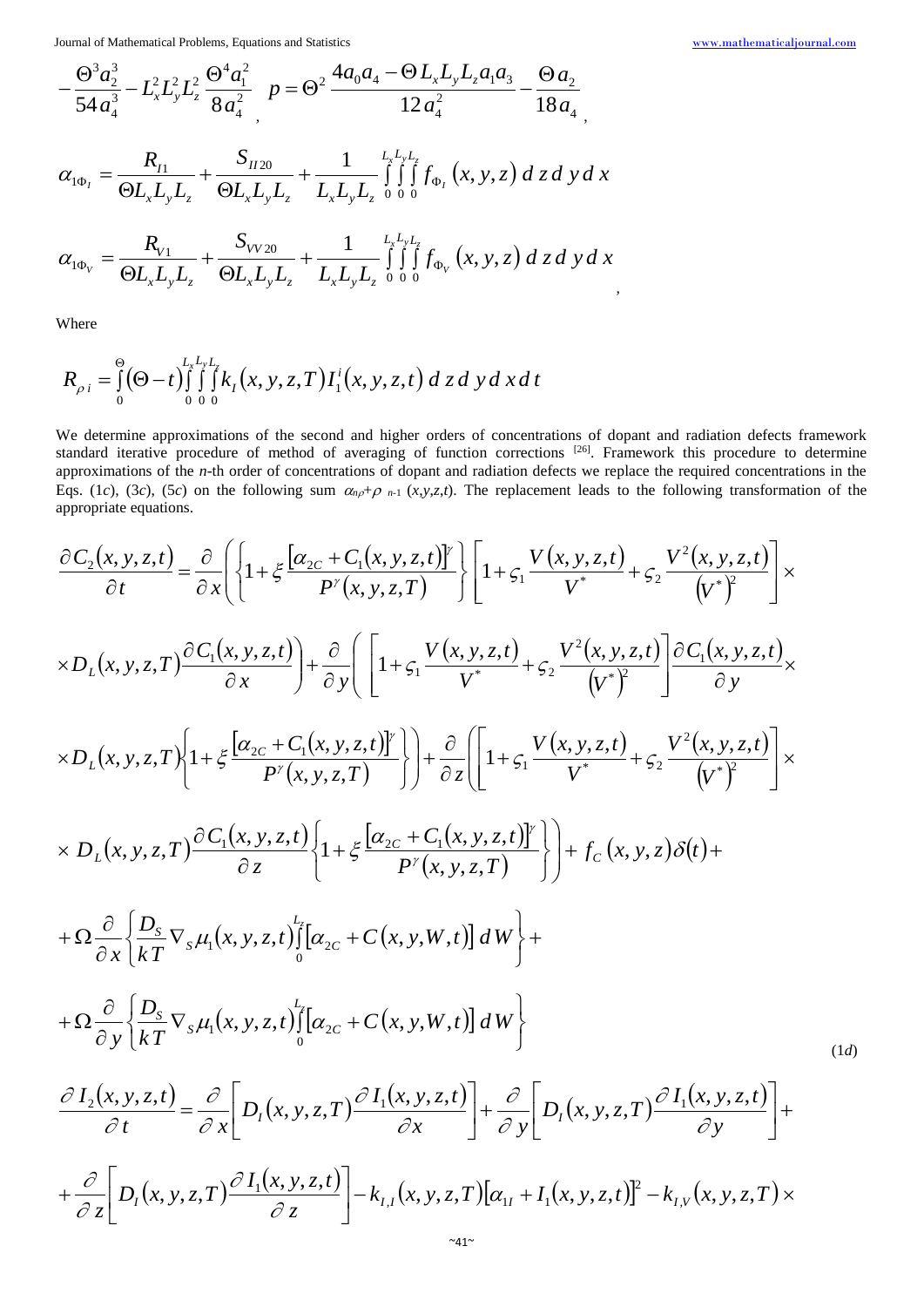$$
\times [\alpha_{ij} + I_1(x, y, z, t)][\alpha_{ij} + V_1(x, y, z, t)] + \Omega \frac{\partial}{\partial x} \Big\{ \nabla_x \mu (x, y, z, t) \Big\} [a_{2x} + I_1(x, y, W, t)] dW \times
$$
  
\n
$$
\times \frac{D_x}{kT} + \Omega \frac{\partial}{\partial y} \Big\{ \frac{D_x}{kT} \nabla_x \mu (x, y, z, t) \Big\} [a_{2x} + I_1(x, y, W, t)] dW \Big\}
$$
  
\n
$$
\frac{\partial V_2(x, y, z, t)}{\partial t} = \frac{\partial}{\partial x} \Big[ D_y(x, y, z, T) \frac{\partial V_1(x, y, z, t)}{\partial x} \Big] + \frac{\partial}{\partial y} \Big[ D_y(x, y, z, T) \frac{\partial V_1(x, y, z, t)}{\partial y} \Big] +
$$
  
\n
$$
+ \frac{\partial}{\partial z} \Big[ D_y(x, y, z, T) \frac{\partial V_1(x, y, z, t)}{\partial z} \Big] - k_{yy}(x, y, z, T) [a_{yy} + V_1(x, y, z, t)]^T - k_{yy}(x, y, z, T) \times
$$
  
\n
$$
\times [a_{xy} + I_1(x, y, z, t)][a_{xy} + V_1(x, y, z, t)] + \Omega \frac{\partial}{\partial x} \Big\{ \nabla_x \mu (x, y, z, t) \Big\} [a_{2x} + V_1(x, y, W, t)] dW \Big\}
$$
  
\n
$$
\times \frac{D_{xy}}{kT} \Big\} + \Omega \frac{\partial}{\partial y} \Big[ \frac{D_{xy}}{kT} \nabla_y \mu (x, y, z, t) \Big\} [a_{2y} + V_1(x, y, W, t)] dW \Big\}
$$
  
\n
$$
\frac{\partial \Phi_{yy}(x, y, z, t)}{\partial t} = \frac{\partial}{\partial x} \Big[ D_{\phi_1}(x, y, z, t) \Big\{ \Big[ a_{2y} + V_1(x, y, W, t) \Big] dW \Big\} + k_{IJ}(x, y, z, T) \frac{\partial \Phi_{IJ}(x, y, z, t)}{\partial y} +
$$
  
\n
$$
+ \Omega \frac{\partial}{\
$$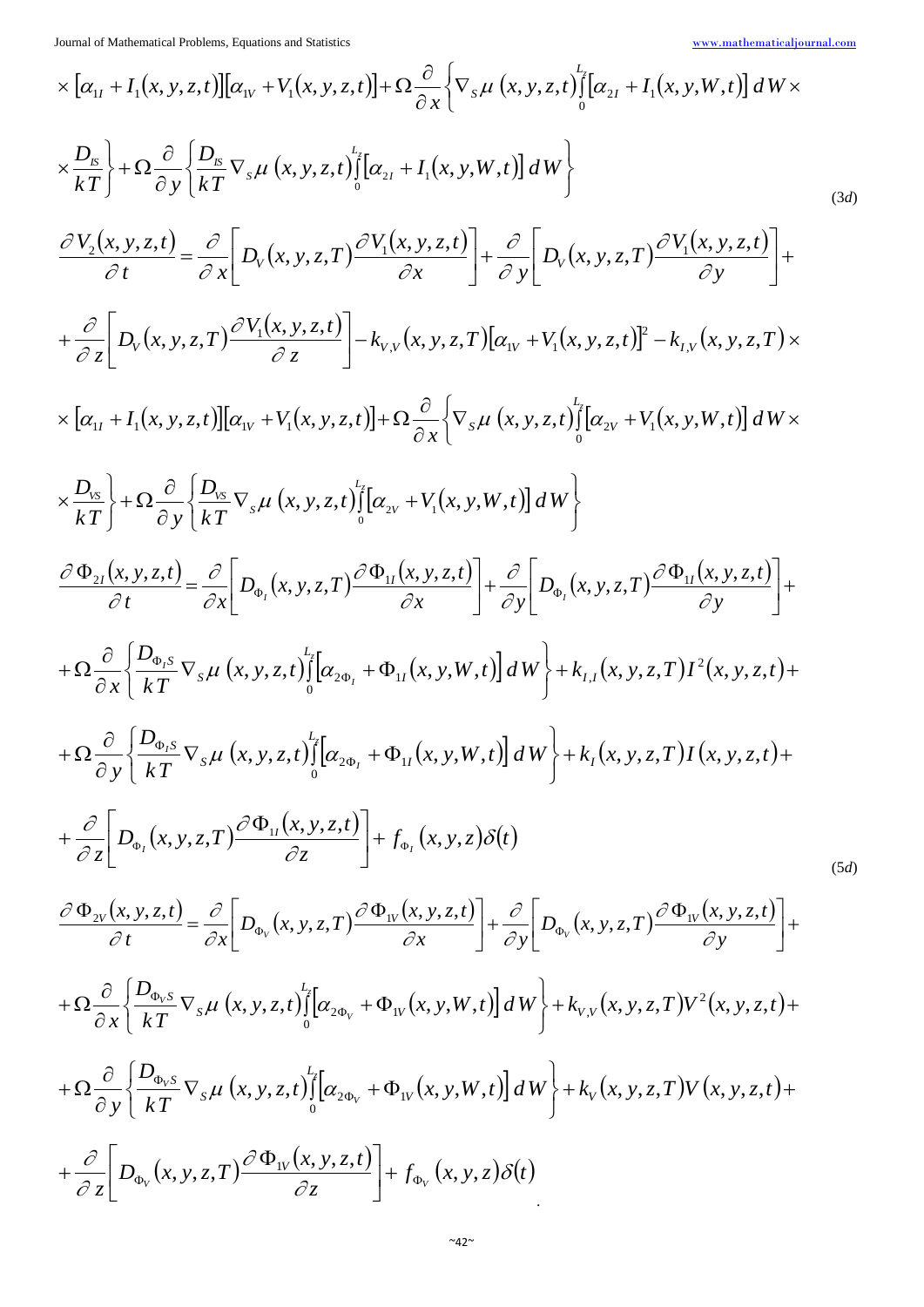Integration of the left and the right sides of Eqs. (1*d*), (3*d*) and (5*d*) gives us possibility to obtain relations for the required concentrations in the final form.

$$
C_{2}(x, y, z, t) = \frac{\partial}{\partial x} \left\{ 1 + \xi \frac{[\alpha_{zc} + C_{1}(x, y, z, \tau)]}{P'(x, y, z, T)} \right\} \left[ 1 + \xi_{1} \frac{V(x, y, z, \tau)}{V} + \xi_{2} \frac{V^{2}(x, y, z, \tau)}{(V^{2})} \right] \times
$$
  
\n
$$
\times D_{L}(x, y, z, T) \frac{\partial C_{1}(x, y, z, \tau)}{\partial x} d\tau + \frac{\partial}{\partial y} \left\{ D_{L}(x, y, z, T) \right\} \left[ 1 + \xi_{1} \frac{V(x, y, z, \tau)}{V^{2}} + \xi_{2} \frac{V^{2}(x, y, z, \tau)}{(V^{2})} \right] \times
$$
  
\n
$$
\times \frac{\partial C_{1}(x, y, z, \tau)}{\partial y} \left\{ 1 + \xi \frac{[\alpha_{zc} + C_{1}(x, y, z, t)]}{P'(x, y, z, T)} \right\} + \frac{\partial}{\partial z} \left\{ 1 + \xi_{1} \frac{V(x, y, z, \tau)}{V^{2}} + \xi_{2} \frac{V^{2}(x, y, z, \tau)}{(V^{2})} \right\} \times
$$
  
\n
$$
D_{L}(x, y, z, T) \frac{\partial C_{1}(x, y, z, \tau)}{\partial z} \left\{ 1 + \xi \frac{[\alpha_{zc} + C_{1}(x, y, y, \tau)]}{P'(x, y, z, T)} \right\} d\tau + f_{C}(x, y, z) +
$$
  
\n
$$
+ \Omega \frac{\partial}{\partial x} \left\{ \frac{1}{n} \sum_{y} \nabla_{y} \mu(x, y, z, \tau) \left[ [\alpha_{2c} + C_{1}(x, y, W, \tau)] \right] dW d\tau + \frac{\partial}{\partial y} \left\{ \nabla_{y} \mu(x, y, z, \tau) \right\} d\tau +
$$
  
\n
$$
I_{2}(x, y, z, t) = \frac{\partial}{\partial x} \left\{ D_{L}(x, y, z, T) \frac{\partial I_{1}(x, y, z, \tau)}{\partial x} d\tau + \frac{\partial}{\partial y} \left\{ D_{L}(x, y, z, T) \frac
$$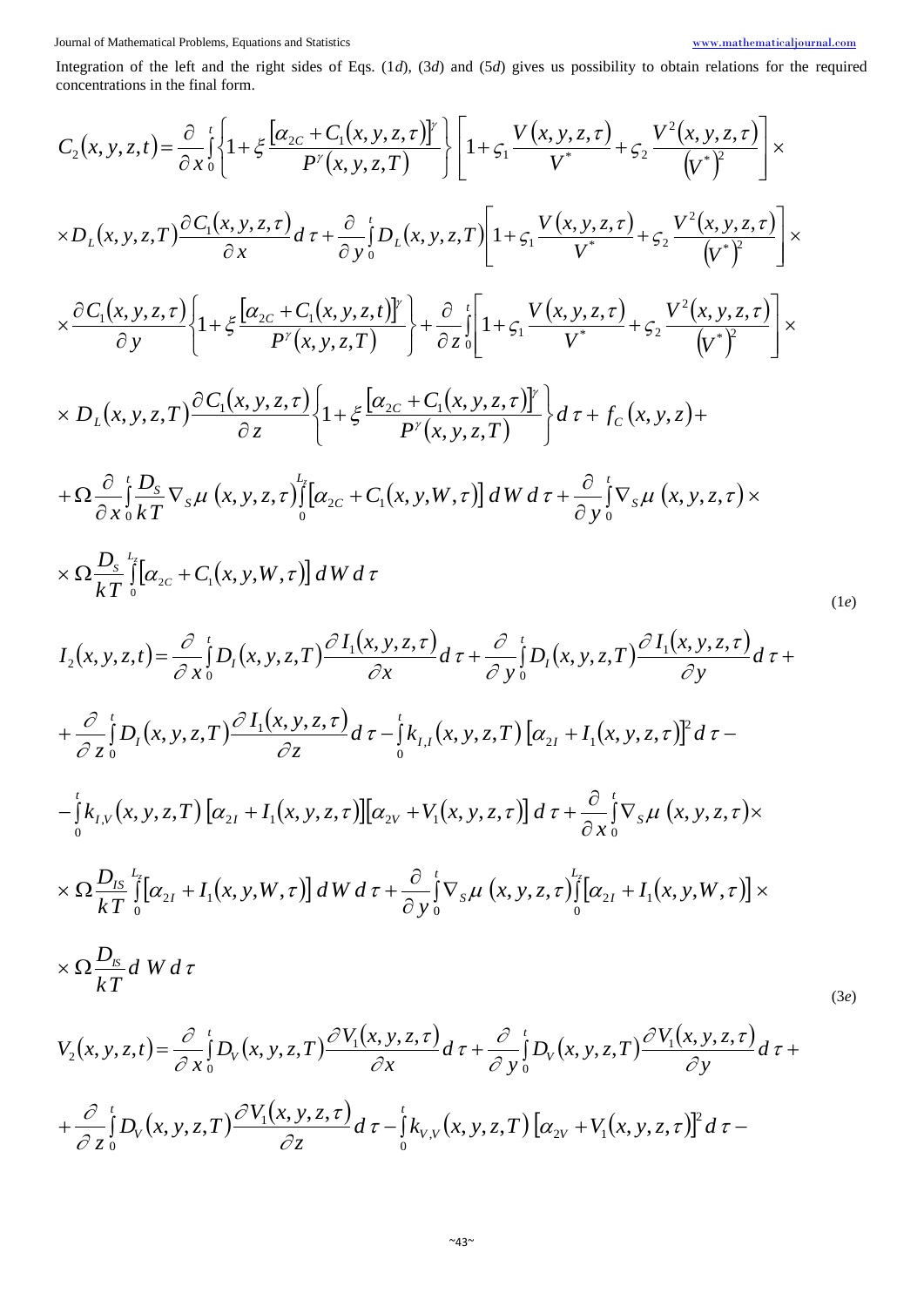$$
-\frac{i}{6}k_{I,V}(x, y, z, T)[\alpha_{2I} + I_1(x, y, z, r)][\alpha_{2V} + V_1(x, y, z, r)] d\tau + \frac{\partial}{\partial x} \frac{i}{6} \nabla_s \mu (x, y, z, r) \times
$$
  
\n
$$
\times \Omega \frac{D_{V_1}}{kT} \frac{i}{6} [\alpha_{2V} + V_1(x, y, W, r)] dW d\tau + \frac{\partial}{\partial y} \frac{i}{6} \nabla_s \mu (x, y, z, r) \frac{i}{6} [\alpha_{2V} + V_1(x, y, W, r)] \times
$$
  
\n
$$
\times \Omega \frac{D_{V_2}}{kT} dW d\tau + f_V(x, y, z)
$$
  
\n
$$
\Phi_{2I}(x, y, z, t) = \frac{\partial}{\partial x} \frac{i}{6} D_{\theta_1}(x, y, z, T) \frac{\partial \Phi_{1I}(x, y, z, r)}{\partial x} d\tau + \frac{\partial}{\partial y} \frac{i}{6} \frac{\partial \Phi_{1I}(x, y, z, r)}{\partial y} \times
$$
  
\n
$$
\times D_{\theta_2}(x, y, z, T) d\tau + \frac{\partial}{\partial z} \frac{i}{6} D_{\theta_1}(x, y, z, T) \frac{\partial \Phi_{1I}(x, y, z, r)}{\partial z} d\tau + \Omega \frac{\partial}{\partial x} \frac{i}{6} \nabla_s \mu (x, y, z, \tau) \times
$$
  
\n
$$
\frac{D_{\theta_2 S}}{kT} \frac{i}{6} [\alpha_{2\theta_1} + \Phi_{1I}(x, y, W, r)] dW d\tau + \Omega \frac{\partial}{\partial y} \frac{i}{6} \frac{\partial \Phi_{2I}}{kT} \frac{i}{6} [\alpha_{2\theta_1} + \Phi_{1I}(x, y, W, r)] dW \times
$$
  
\n
$$
\times \nabla_s \mu (x, y, z, r) d\tau + \frac{i}{6} k_{I,V}(x, y, z, T) I^2(x, y, z, r) d\tau + \frac{i}{6} k_{I}(x, y, z, T) I(x, y, z, r) d\tau +
$$
  
\n
$$
+ f_{\theta_V}(x, y, z)
$$
  
\n
$$
\Phi_{2V}(
$$

Average values of the second-order approximations of required approximations by using the following standard relation [26]

$$
\alpha_{2\rho} = \frac{1}{\Theta L_x L_y L_z} \int_{0}^{\Theta L_x L_y L_z} \int_{0}^{\Theta L_x L_y L_z} \left[ \rho_2(x, y, z, t) - \rho_1(x, y, z, t) \right] dz dy dx dt
$$
\n(10)

Substitution of the relations (1*e*), (3*e*), (5*e*) into relation (10) gives us possibility to obtain relations for required average values  $\alpha$  $2\rho$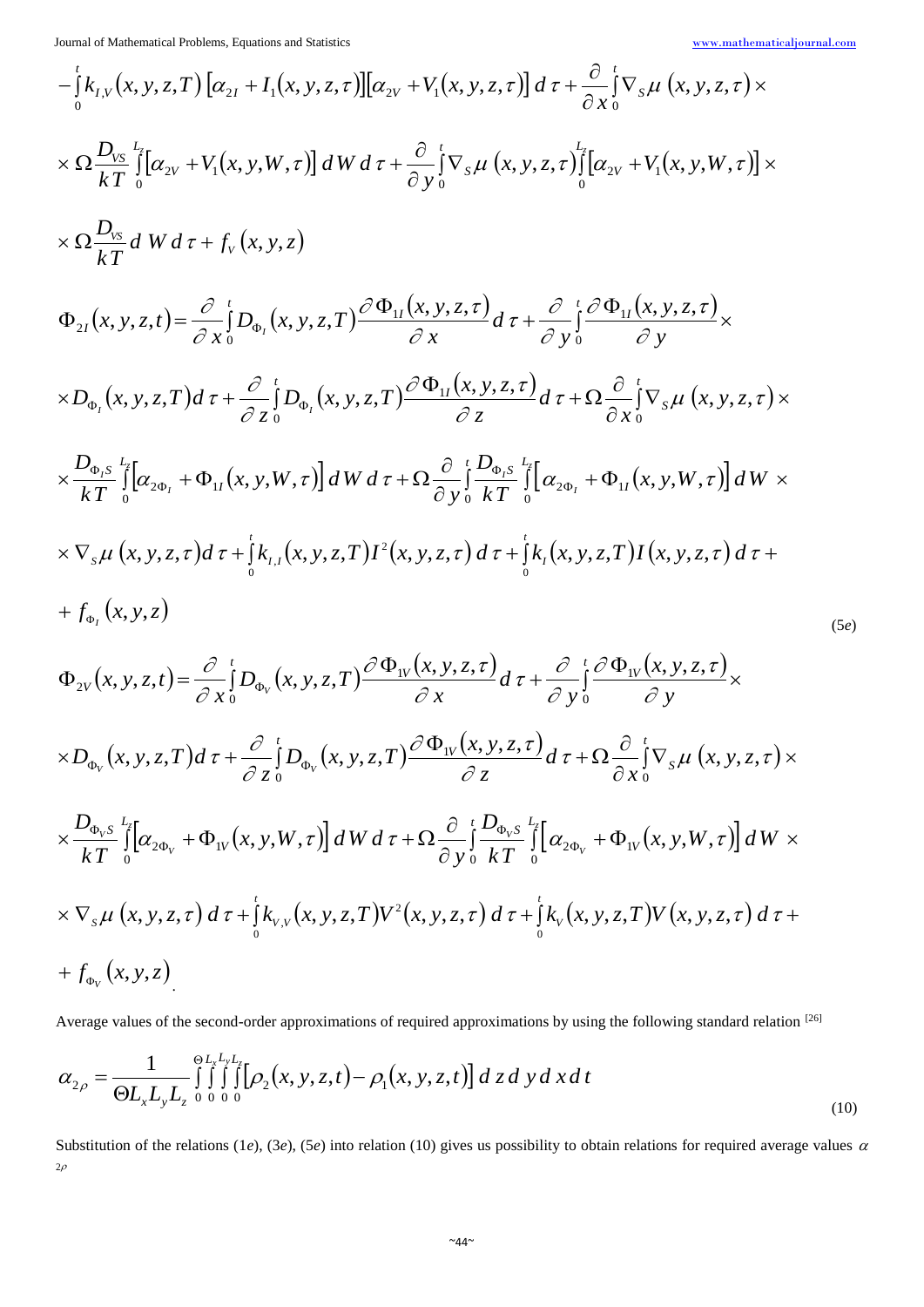$$
\alpha_{2V} = \sqrt{\frac{(b_3 + E)^2}{4b_4^2} - 4\left(F + \frac{\Theta a_3 F + \Theta^2 L_x L_y L_z b_1}{b_4}\right) - \frac{b_3 + E}{4b_4}}
$$

 $\alpha_{2C}=0, \ \alpha_{2\Phi I}=0, \ \alpha_{2\Phi V}$ 

$$
\alpha_{2I} = \frac{C_V - \alpha_{2V}^2 S_{VV00} - \alpha_{2V} (2 S_{VV01} + S_{IV10} + \Theta L_x L_y L_z) - S_{VV02} - S_{IV11}}{S_{IV01} + \alpha_{2V} S_{IV00}}
$$

Where

$$
b_4 = \frac{1}{\Theta L_x L_y L_z} S_{IV00}^2 S_{VV00} - \frac{1}{\Theta L_x L_y L_z} S_{VV00}^2 S_{II00} \quad b_3 = -\frac{S_{II00} S_{VV00}}{\Theta L_x L_y L_z} (2S_{VV01} + S_{IV10} + S_{IV11})
$$

$$
\sigma_{L_x L_y L_z}
$$
\n
$$
+ \Theta L_x L_y L_z + \frac{S_{N00} S_{VV00}}{\Theta L_x L_y L_z} (S_{N01} + 2S_{N10} + S_{N01} + \Theta L_x L_y L_z) + \frac{S_{N00}^2}{\Theta L_x L_y L_z} (2S_{VV01} + S_{N10} + S_{N10} + S_{N10} + \Theta L_y L_z) + \frac{S_{N00}^2}{\Theta L_x L_y L_z} (2S_{VV01} + S_{N10} + S_{N10} + S_{N10} + S_{N10} + S_{N10} + S_{N10} + S_{N10} + S_{N10} + S_{N10} + S_{N10} + S_{N10} + S_{N10} + S_{N10} + S_{N10} + S_{N10} + S_{N10} + S_{N10} + S_{N10} + S_{N10} + S_{N10} + S_{N10} + S_{N10} + S_{N10} + S_{N10} + S_{N10} + S_{N10} + S_{N10} + S_{N10} + S_{N10} + S_{N10} + S_{N10} + S_{N10} + S_{N10} + S_{N10} + S_{N10} + S_{N10} + S_{N10} + S_{N10} + S_{N10} + S_{N10} + S_{N10} + S_{N10} + S_{N10} + S_{N10} + S_{N10} + S_{N10} + S_{N10} + S_{N10} + S_{N10} + S_{N10} + S_{N10} + S_{N10} + S_{N10} + S_{N10} + S_{N10} + S_{N10} + S_{N10} + S_{N10} + S_{N10} + S_{N10} + S_{N10} + S_{N10} + S_{N10} + S_{N10} + S_{N10} + S_{N10} + S_{N10} + S_{N10} + S_{N10} + S_{N10} + S_{N10} + S_{N10} + S_{N10} + S_{N10} + S_{N10} + S_{N10} + S_{N10} + S_{N10} + S_{N10} + S_{N10} + S_{N10} + S_{N10} + S_{N10} +
$$

$$
+ \Theta L_x L_y L_z \Big) - \frac{S_{IV00}^2 S_{IV10}}{\Theta^3 L_x^3 L_y^3 L_z^3} \Bigg| b_2 = \frac{S_{IV00} S_{VV00}}{\Theta L_x L_y L_z} \Big( S_{VV02} + S_{IV11} + C_V \Big) - \Big( S_{IV10} - 2 S_{VV01} + \Theta L_x L_y \times
$$

$$
\Theta L_x L_y L_z
$$
  
\n
$$
\times L_z)^2 + \frac{S_{I\text{V01}} S_{V\text{V00}}}{\Theta L_x L_y L_z} (\Theta L_x L_y L_z + 2S_{I\text{10}} + S_{I\text{V01}}) + \frac{S_{I\text{V00}}}{\Theta L_x L_y L_z} (S_{I\text{V01}} + 2S_{I\text{10}} + 2S_{I\text{V01}} + \Theta L_x L_y \times
$$

$$
\Theta L_x L_y L_z
$$
  
\n
$$
\times L_z \Big) \Big( 2S_{VV01} + \Theta L_x L_y L_z + S_{IV10} \Big) - \frac{S_{IV00}^2}{\Theta L_x L_y L_z} \Big( C_V - S_{VV02} - S_{IV11} \Big) + \frac{C_I S_{IV00}^2}{\Theta^2 L_x^2 L_y^2 L_z^2} - \frac{2S_{IV10}}{\Theta L_x L_y L_z} \times
$$

$$
S_{x} = S_{x}S_{y} + S_{z}
$$
\n
$$
S_{x} = S_{y}S_{y} + S_{y}S_{z}
$$
\n
$$
S_{x} = S_{y}S_{y} + S_{y}S_{z}
$$
\n
$$
S_{y} = S_{y}S_{y} + S_{y}S_{z}
$$
\n
$$
S_{y} = S_{y}S_{y} + S_{y}S_{z}
$$
\n
$$
S_{y} = S_{y}S_{y} + S_{y}S_{z}
$$
\n
$$
S_{y} = S_{y}S_{y} + S_{y}S_{z}
$$
\n
$$
S_{y} = S_{y}S_{y} + S_{y}S_{z}
$$
\n
$$
S_{y} = S_{y}S_{y} + S_{y}S_{z}
$$

$$
\times S_{IV00} S_{IV01}
$$
\n
$$
\times L_z + 2S_{II10} + S_{IV01} (2S_{VV01} + S_{IV10} + \Theta L L_y L_z) - \frac{S_{IV10} S_{IV01}^2}{\Theta L_x L_y L_z} - \frac{S_{IV00}}{\Theta L_x L_y L_z} (3S_{IV01} + 2S_{II10} + S_{IV01} + \Theta L_z L_z) - \frac{S_{IV00} S_{IV01}^2}{\Theta L_x L_y L_z} - \frac{S_{IV00}}{\Theta L_x L_y L_z} (3S_{IV01} + 2S_{IV01} + \Theta L_z L_z) - \frac{S_{IV00} S_{IV01}^2}{\Theta L_x L_y L_z} - \frac{S_{IV00}}{\Theta L_x L_y L_z} (3S_{IV01} + 2S_{IV01} + \Theta L_z L_z) - \frac{S_{IV00} S_{IV01}^2}{\Theta L_x L_y L_z} - \frac{S_{IV00}}{\Theta L_x L_y L_z} (3S_{IV01} + 2S_{IV01} + \Theta L_z L_z) - \frac{S_{IV00}}{\Theta L_x L_y L_z} (3S_{IV01} + 2S_{IV01} + \Theta L_z L_z) - \frac{S_{IV00}}{\Theta L_x L_y L_z} - \frac{S_{IV00}}{\Theta L_x L_y L_z} (3S_{IV01} + 2S_{IV01} + \Theta L_z L_z) - \frac{S_{IV00}}{\Theta L_x L_y L_z} (3S_{IV01} + 2S_{IV01} + \Theta L_z L_z) - \frac{S_{IV00}}{\Theta L_x L_y L_z} (3S_{IV01} + 2S_{IV01} + \Theta L_z L_z) - \frac{S_{IV00}}{\Theta L_x L_y L_z} (3S_{IV01} + 2S_{IV01} + \Theta L_z L_z) - \frac{S_{IV00}}{\Theta L_x L_y L_z} (3S_{IV01} + 2S_{IV01} + \Theta L_z L_z) - \frac{S_{IV00}}{\Theta L_x L_y L_z} (3S_{IV01} + 2S_{IV01} + \Theta L_z L_z) - \frac{S_{IV00}}{\Theta L_x L_y L_z} (3S_{IV01} + 2S_{IV01} + \Theta L_z L_z) - \frac{S_{IV00}}{\Theta L_x L_y L_z} (3S_{IV01} +
$$

$$
+ \Theta L_x L_y L_z \Big) \Big( C_V - S_{VV02} - S_{IV11} \Big) + 2 C_I S_{IV00} S_{IV01} \Big|_{v_0} = \frac{S_{II00}}{\Theta L_x L_y L_z} \Big( S_{IV00} + S_{VV02} \Big)^2 - \frac{S_{IV01}}{L_x L_y L_z} \times
$$

$$
+ \Theta L_x L_y L_z J (C_V - S_{VV02} - S_{IV11}) + 2 C_I S_{IV00} S_{IV01} \qquad \Theta L_x L_y L_z
$$
  

$$
\times \frac{1}{\Theta} (\Theta L_x L_y L_z + 2 S_{II10} + S_{IV01}) (C_V - S_{VV02} - S_{IV11}) + 2 C_I S_{IV01}^2 - S_{IV01} \frac{C_V - S_{VV02} - S_{IV11}}{\Theta L_x L_y L_z} \times
$$

$$
\times \left(\Theta L_x L_y L_z + 2 S_{\mu 10} + S_{\mu 01}\right)_{,}^{}
$$
  

$$
C_I = \frac{\alpha_{1I} \alpha_{1V}}{\Theta L_x L_y L_z} S_{\mu 00} + \frac{\alpha_{1I}^2 S_{\mu 00}}{\Theta L_x L_y L_z} - \frac{S_{\mu 20} S_{\mu 20}}{\Theta L_x L_y L_z} - \frac{S_{\mu 11}}{\Theta L_x L_y L_z}
$$

$$
C_{V} = \alpha_{1I} \alpha_{1V} S_{I V 00} + \alpha_{1V}^{2} S_{V V 00} - S_{V V 02} - S_{I V 11} E = \sqrt{8 y + \Theta^{2} \frac{a_{3}^{2}}{a_{4}^{2}} - 4 \Theta \frac{a_{2}}{a_{4}}} F = \frac{\Theta a_{2}}{6 a_{4}} + \frac{1}{2} \Theta a_{2}^{2} + \Theta a_{3}^{2} + \Theta a_{4}^{2} + \Theta a_{5}^{2} + \Theta a_{6}^{2} + \Theta a_{7}^{2} + \Theta a_{8}^{2} + \Theta a_{9}^{2} + \Theta a_{9}^{2} + \Theta a_{1}^{2} + \Theta a_{1}^{2} + \Theta a_{1}^{2} + \Theta a_{1}^{2} + \Theta a_{1}^{2} + \Theta a_{1}^{2} + \Theta a_{1}^{2} + \Theta a_{1}^{2} + \Theta a_{1}^{2} + \Theta a_{1}^{2} + \Theta a_{1}^{2} + \Theta a_{1}^{2} + \Theta a_{1}^{2} + \Theta a_{1}^{2} + \Theta a_{1}^{2} + \Theta a_{1}^{2} + \Theta a_{1}^{2} + \Theta a_{1}^{2} + \Theta a_{1}^{2} + \Theta a_{1}^{2} + \Theta a_{1}^{2} + \Theta a_{1}^{2} + \Theta a_{1}^{2} + \Theta a_{1}^{2} + \Theta a_{1}^{2} + \Theta a_{1}^{2} + \Theta a_{1}^{2} + \Theta a_{1}^{2} + \Theta a_{1}^{2} + \Theta a_{1}^{2} + \Theta a_{1}^{2} + \Theta a_{1}^{2} + \Theta a_{1}^{2} + \Theta a_{1}^{2} + \Theta a_{1}^{2} + \Theta a_{1}^{2} + \Theta a_{1}^{2} + \Theta a_{1}^{2} + \Theta a_{1}^{2} + \Theta a_{1}^{2} + \Theta a_{1}^{2} + \Theta a_{1}^{2} + \Theta a_{1}^{2} + \Theta a_{1}^{2} + \Theta a_{1}^{2} + \Theta a_{1}^{2} + \Theta a_{1}^{2} + \Theta a_{1}^{2} + \Theta a_{1}^{2} + \Theta a_{1}^{2} + \Theta a_{1}^{2} + \Theta a_{1}^{2} + \Theta a_{1}^{2} + \Theta a_{1}
$$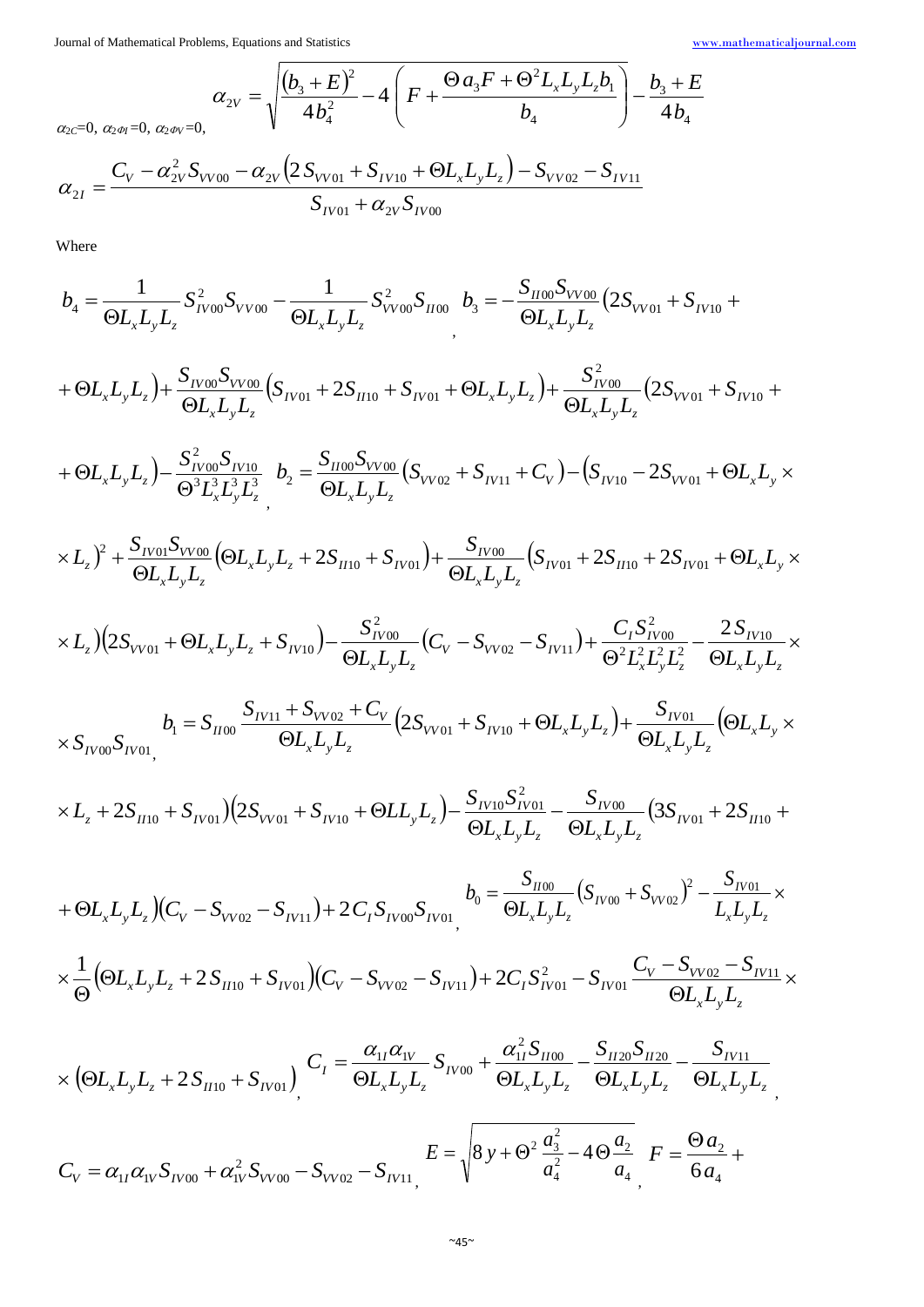$$
+ \sqrt[3]{\sqrt{r^2 + s^3} - r} - \sqrt[3]{\sqrt{r^2 + s^3} + r} \r = \frac{\Theta^3 b_2}{24 b_4^2} \left( 4b_0 - \Theta L_x L_y L_z \frac{b_1 b_3}{b_4} \right) - \frac{\Theta^3 b_2^3}{54 b_4^3} - b_0 \frac{\Theta^2}{8 b_4^2} \times \left( 4\Theta b_2 - \Theta^2 \frac{b_3^2}{b_4} \right) - L_x^2 L_y^2 L_z^2 \frac{\Theta^4 b_1^2}{8 b_4^2} \r s = \Theta^2 \frac{4b_0 b_4 - \Theta L_x L_y L_z b_1 b_3}{12 b_4^2} - \frac{\Theta b_2}{18 b_4}
$$

Farther we determine solutions of Eqs. (8), i.e. components of displacement vector. To determine the first-order approximations of the considered components framework method of averaging of function corrections we replace the required functions in the right sides of the equations by their not yet known average values  $\alpha_i$ . The substitution leads to the following result.

$$
\rho(z)\frac{\partial^2 u_{1x}(x, y, z, t)}{\partial t^2} = -K(z)\beta(z)\frac{\partial T(x, y, z, t)}{\partial x} \rho(z)\frac{\partial^2 u_{1y}(x, y, z, t)}{\partial t^2} = -K(z)\beta(z)\frac{\partial T(x, y, z, t)}{\partial y} \rho(z)\frac{\partial^2 u_{1z}(x, y, z, t)}{\partial t^2} = -K(z)\beta(z)\frac{\partial T(x, y, z, t)}{\partial z}
$$

Integration of the left and the right sides of the above relations on time *t* leads to the following result

$$
u_{1x}(x, y, z, t) = u_{0x} + K(z) \frac{\beta(z)}{\rho(z)} \frac{\partial}{\partial x} \int_{0}^{t} \int_{0}^{s} T(x, y, z, \tau) d\tau d\theta - K(z) \frac{\beta(z)}{\rho(z)} \frac{\partial}{\partial x} \int_{0}^{s} \int_{0}^{\beta} T(x, y, z, \tau) d\tau d\theta
$$
  

$$
u_{1y}(x, y, z, t) = u_{0y} + K(z) \frac{\beta(z)}{\rho(z)} \frac{\partial}{\partial y} \int_{0}^{t} \int_{0}^{s} T(x, y, z, \tau) d\tau d\theta - K(z) \frac{\beta(z)}{\rho(z)} \frac{\partial}{\partial y} \int_{0}^{s} \int_{0}^{\beta} T(x, y, z, \tau) d\tau d\theta
$$
  

$$
u_{1z}(x, y, z, t) = u_{0z} + K(z) \frac{\beta(z)}{\rho(z)} \frac{\partial}{\partial z} \int_{0}^{t} \int_{0}^{s} T(x, y, z, \tau) d\tau d\theta - K(z) \frac{\beta(z)}{\rho(z)} \frac{\partial}{\partial z} \int_{0}^{s} \int_{0}^{s} T(x, y, z, \tau) d\tau d\theta
$$

Approximations of the second and higher orders of components of displacement vector could be determined by using standard replacement of the required components on the following sums  $\alpha_i + u_i(x, y, z, t)$  [26]. The replacement leads to the following result.

$$
\rho(z)\frac{\partial^2 u_{2x}(x,y,z,t)}{\partial t^2} = \left\{K(z) + \frac{5E(z)}{6[1+\sigma(z)]}\right\} \frac{\partial^2 u_{1x}(x,y,z,t)}{\partial x^2} + \left\{K(z) - \frac{E(z)}{3[1+\sigma(z)]}\right\} \times \times \frac{\partial^2 u_{1y}(x,y,z,t)}{\partial x \partial y} + \frac{E(z)}{2[1+\sigma(z)]} \left[\frac{\partial^2 u_{1y}(x,y,z,t)}{\partial y^2} + \frac{\partial^2 u_{1z}(x,y,z,t)}{\partial z^2}\right] - \frac{\partial T(x,y,z,t)}{\partial x} \times \right.
$$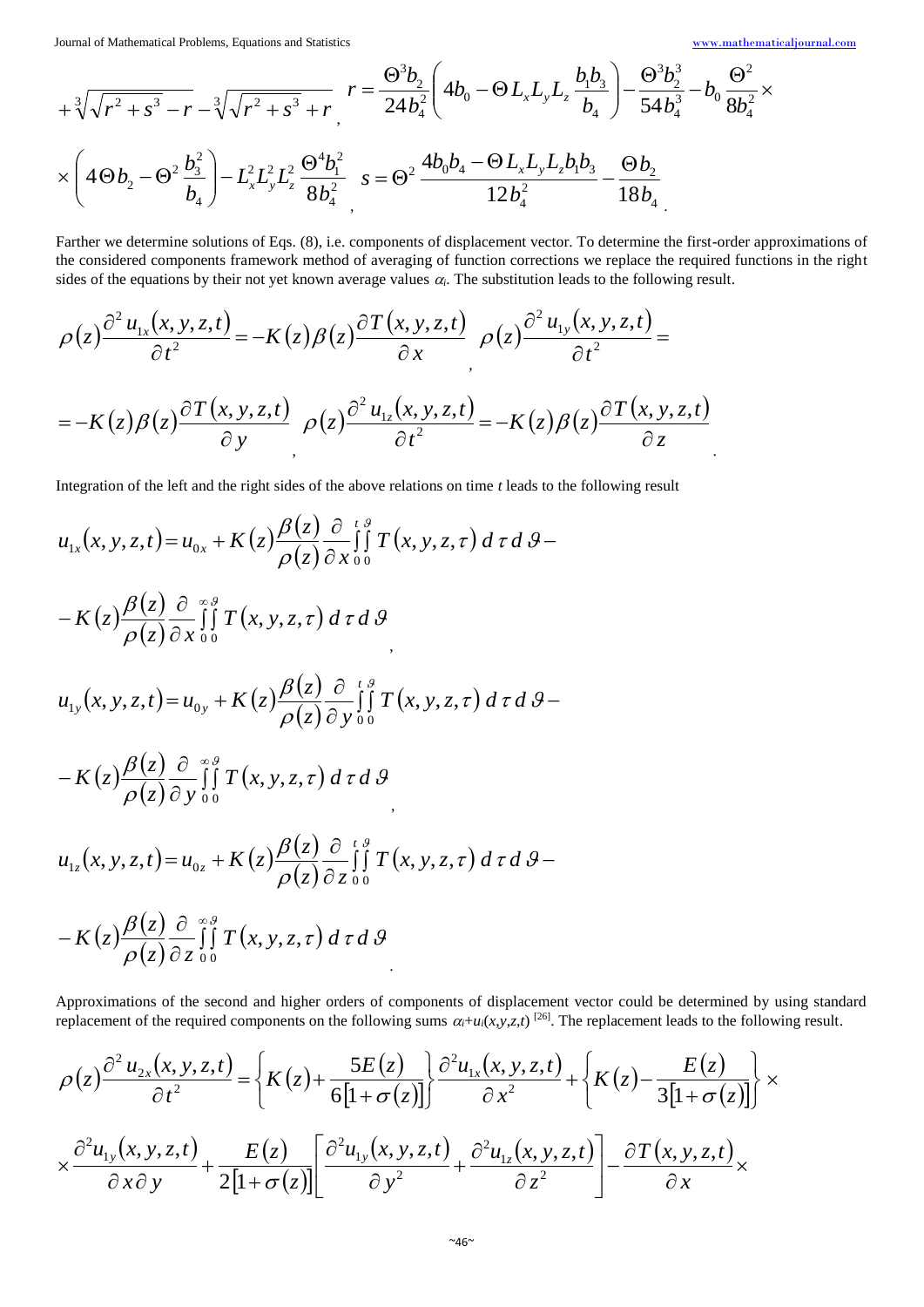$$
\times K(z)\beta(z)+\left\{K(z)+\frac{E(z)}{3[1+\sigma(z)]}\right\}\frac{\partial^2 u_{1z}(x,y,z,t)}{\partial x\partial z}
$$
\n
$$
\rho(z)\frac{\partial^2 u_{2y}(x,y,z,t)}{\partial t^2} = \frac{E(z)}{2[1+\sigma(z)]}\left[\frac{\partial^2 u_{1y}(x,y,z,t)}{\partial x^2} + \frac{\partial^2 u_{1x}(x,y,z,t)}{\partial x\partial y}\right] - \frac{\partial T(x,y,z,t)}{\partial y} \times
$$
\n
$$
\times K(z)\beta(z)+\frac{\partial}{\partial z}\left\{\frac{E(z)}{2[1+\sigma(z)]}\left[\frac{\partial u_{1y}(x,y,z,t)}{\partial z} + \frac{\partial u_{1z}(x,y,z,t)}{\partial y}\right]\right\} + \frac{\partial^2 u_{1y}(x,y,z,t)}{\partial y^2} \times
$$
\n
$$
\times \left\{\frac{5E(z)}{12[1+\sigma(z)]} + K(z)\right\} + \left\{K(z) - \frac{E(z)}{6[1+\sigma(z)]}\right\}\frac{\partial^2 u_{1y}(x,y,z,t)}{\partial y\partial z} + K(z)\frac{\partial^2 u_{1y}(x,y,z,t)}{\partial x\partial y}
$$
\n
$$
\rho(z)\frac{\partial^2 u_{2z}(x,y,z,t)}{\partial t^2} = \frac{E(z)}{2[1+\sigma(z)]}\left[\frac{\partial^2 u_{1z}(x,y,z,t)}{\partial x^2} + \frac{\partial^2 u_{1z}(x,y,z,t)}{\partial y^2} + \frac{\partial^2 u_{1z}(x,y,z,t)}{\partial x\partial z} + \frac{\partial^2 u_{1y}(x,y,z,t)}{\partial y\partial z}\right] + \frac{\partial}{\partial z}\left\{K(z)\left[\frac{\partial u_{1x}(x,y,z,t)}{\partial x} + \frac{\partial u_{1y}(x,y,z,t)}{\partial y} + \frac{\partial u_{1x}(x,y,z,t)}{\partial z}\right]\right\} + \frac{E(z)}{6[1+\sigma(z)]}\frac{\partial}{\partial z}\left[\frac{\partial u_{1z}(x,y,z,t)}{\partial z} - \frac{\partial u_{1z}(x,y,z,t)}{\partial x} - \frac{\partial u_{1z}(x,y,z,t)}{\partial y} - \frac{\partial u_{1z}(x,y,z,t)}{\partial z}\right] - \frac{\partial u_{1z}(x,y,z,t)}{\partial x} - \frac{\partial u_{1z}(x,y,z,t)}{\partial y} - \frac
$$

Integration of the left and right sides of the above relations on time *t* leads to the following result

$$
u_{2x}(x, y, z, t) = \frac{1}{\rho(z)} \Biggl\{ K(z) + \frac{5E(z)}{6[1+\sigma(z)]} \Biggr\} \frac{\partial^2}{\partial x^2} \int_0^g u_{1x}(x, y, z, \tau) d\tau d\vartheta + \frac{1}{\rho(z)} \Biggl\{ K(z) - \frac{E(z)}{3[1+\sigma(z)]} \Biggr\} \frac{\partial^2}{\partial x \partial y} \int_0^{t,g} u_{1y}(x, y, z, \tau) d\tau d\vartheta + \frac{E(z)}{2\rho(z)} \Biggl[ \frac{\partial^2}{\partial y^2} \int_0^{t,g} u_{1y}(x, y, z, \tau) d\tau d\vartheta + \frac{\partial^2}{\partial z^2} \int_0^{t,g} u_{1z}(x, y, z, \tau) d\tau d\vartheta \Biggr] \frac{1}{1+\sigma(z)} + \frac{1}{\rho(z)} \frac{\partial^2}{\partial x \partial z} \int_0^{t,g} u_{1z}(x, y, z, \tau) d\tau d\vartheta \Biggl\{ K(z) + \frac{E(z)}{3[1+\sigma(z)]} \Biggr\} - K(z) \frac{\beta(z)}{\rho(z)} \frac{\partial}{\partial x} \int_0^{t,g} T(x, y, z, \tau) d\tau d\vartheta - \frac{\partial^2}{\partial x^2} \int_0^{t,g} u_{1x}(x, y, z, \tau) d\tau d\vartheta \times \frac{1}{\rho(z)} \Biggl\{ K(z) + \frac{5E(z)}{6[1+\sigma(z)]} \Biggr\} - \Biggl\{ K(z) - \frac{E(z)}{3[1+\sigma(z)]} \Biggr\} \frac{\partial^2}{\partial x \partial y} \int_0^{s,g} u_{1y}(x, y, z, \tau) d\tau d\vartheta \times
$$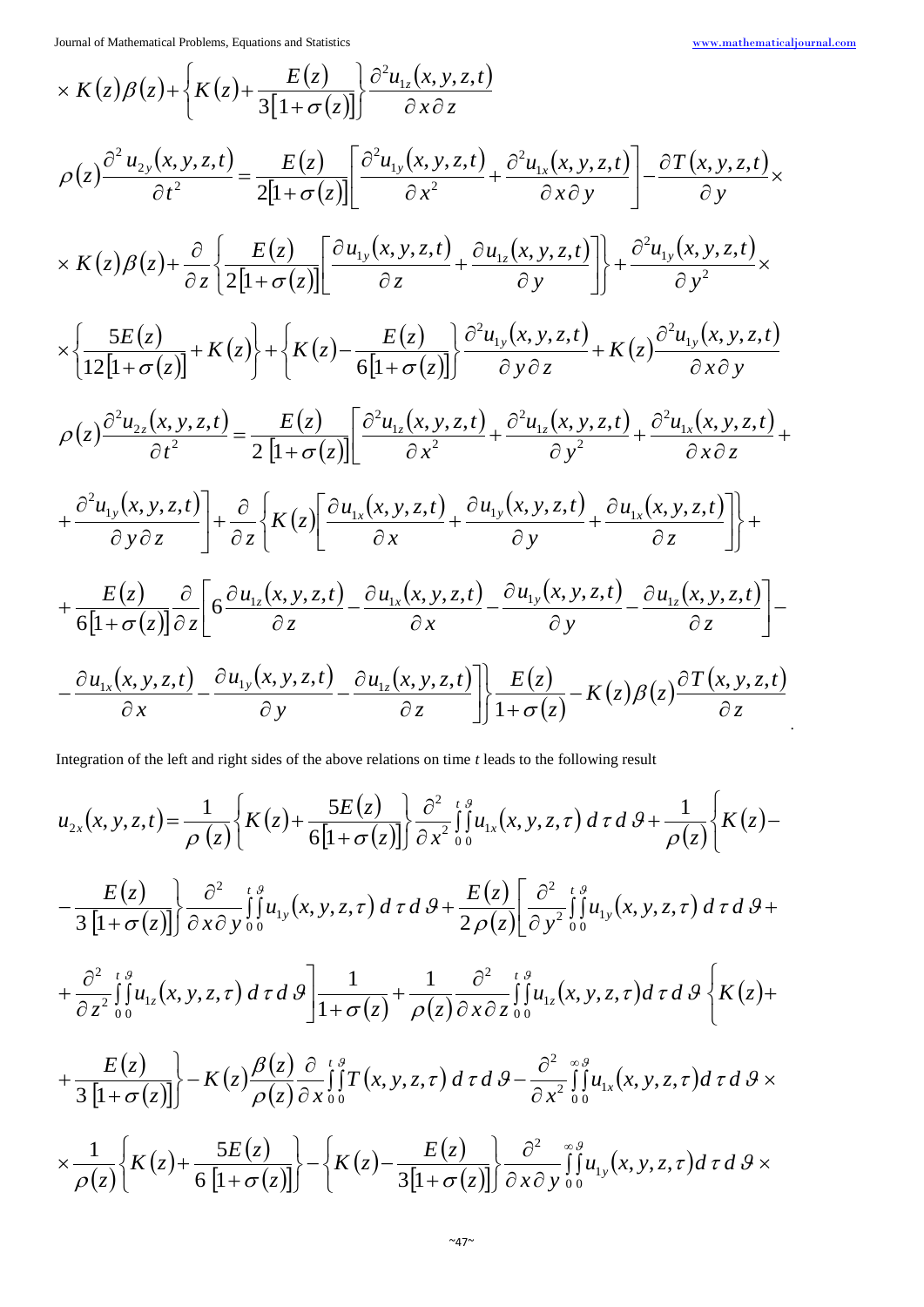$$
\times \frac{1}{\rho(z)} - \frac{E(z)}{2\rho(z)[1 + \sigma(z)]} \left[ \frac{\partial^2}{\partial y^2} \right]_{0}^{\tilde{g}} H_{1y}(x, y, z, \tau) d\tau d\theta + \frac{\partial^2}{\partial z^2} \int_{0}^{\tilde{g}} u_{1z}(x, y, z, \tau) d\tau d\theta \right] -
$$
  
\n
$$
- \frac{1}{\rho(z)} \left\{ K(z) + \frac{E(z)}{3[1 + \sigma(z)]} \right\} \frac{\partial^2}{\partial x \partial z} \int_{0}^{\tilde{g}} u_{1z}(x, y, z, \tau) d\tau d\theta + u_{0z} + K(z) \frac{\rho(z)}{\rho(z)} \times
$$
  
\n
$$
\times \frac{\partial}{\partial x} \int_{0}^{\tilde{g}} f(x, y, z, \tau) d\tau d\theta
$$
  
\n
$$
u_{2y}(x, y, z, t) = \frac{E(z)}{2\rho(z)} \left[ \frac{\partial^2}{\partial x^2} \int_{0}^{\tilde{g}} u_{1z}(x, y, z, \tau) d\tau d\theta + \frac{\partial^2}{\partial x \partial y} \int_{0}^{\tilde{g}} u_{1z}(x, y, z, \tau) d\tau d\theta \right] \times
$$
  
\n
$$
\times \frac{1}{1 + \sigma(z)} + \frac{K(z)}{\rho(z)} \frac{\partial^2}{\partial x \partial y} \int_{0}^{\tilde{g}} u_{1y}(x, y, z, \tau) d\tau d\theta + \frac{1}{\rho(z)} \left\{ \frac{5E(z)}{12[1 + \sigma(z)]} + K(z) \right\} \times
$$
  
\n
$$
\times \frac{\partial^2}{\partial y^2} \int_{0}^{\tilde{g}} u_{1z}(x, y, z, \tau) d\tau d\theta + \frac{1}{2\rho(z)} \frac{\partial}{\partial z} \left\{ \frac{E(z)}{1 + \sigma(z)} \left[ \frac{\partial}{\partial z} \int_{0}^{\tilde{g}} u_{1y}(x, y, z, \tau) d\tau d\theta +
$$
  
\n
$$
+ \frac{\partial}{\partial y} \int_{0}^{\tilde{g}} u_{1z}(x, y, z, \tau) d\tau d\theta \right\} \right\
$$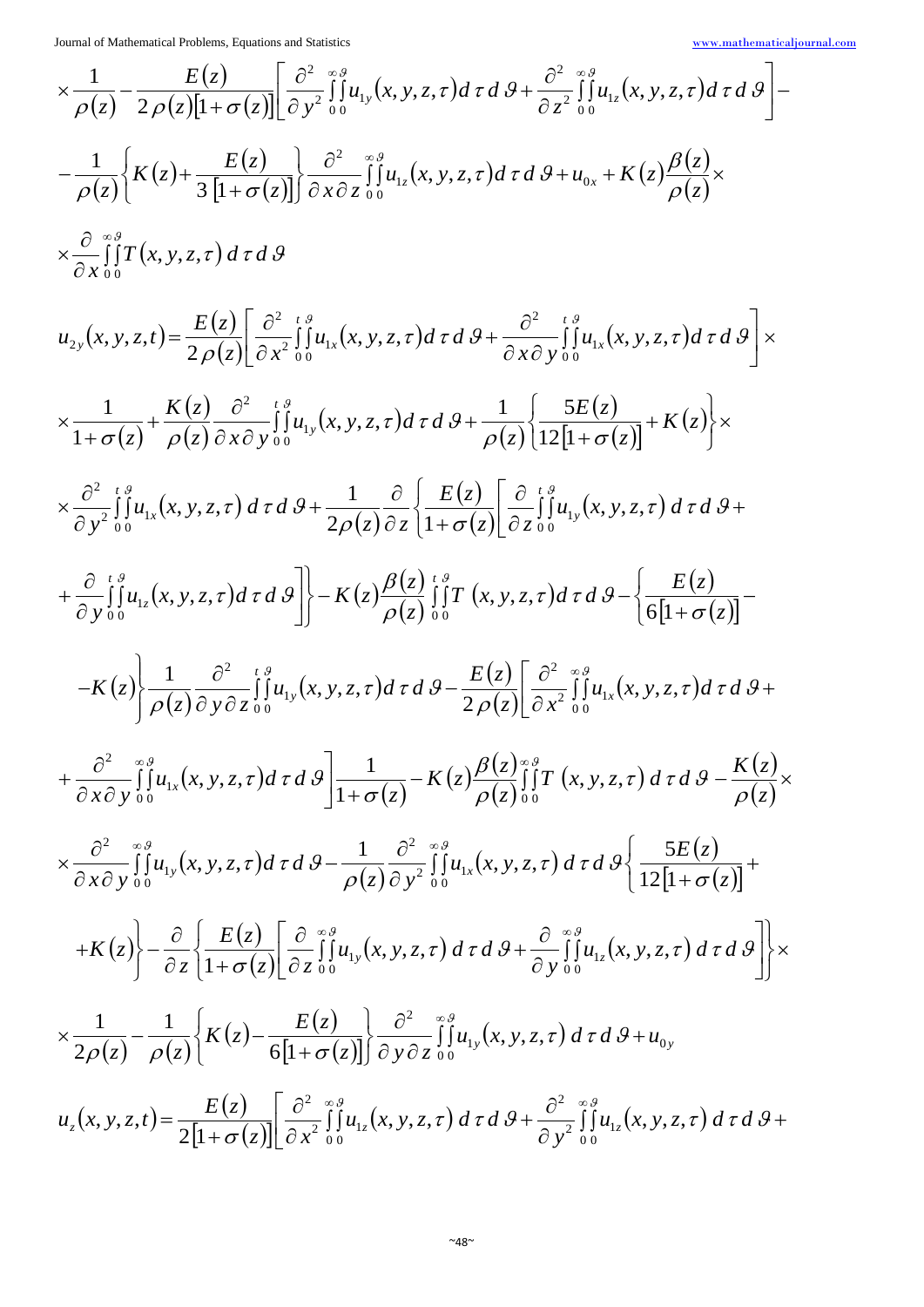$$
+\frac{\partial^2}{\partial x \partial z} \int_{0}^{\infty} u_{1x}(x, y, z, \tau) d\tau d\theta + \frac{\partial^2}{\partial y \partial z} \int_{0}^{\infty} u_{1y}(x, y, z, \tau) d\tau d\theta \Big] \frac{1}{\rho(z)} + \frac{1}{\rho(z)} \times
$$
  
\n
$$
\times \frac{\partial}{\partial z} \Biggl\{ K(z) \Biggl[ \frac{\partial}{\partial x} \int_{0}^{\infty} u_{1x}(x, y, z, \tau) d\tau d\theta + \frac{\partial}{\partial y} \int_{0}^{\infty} u_{1x}(x, y, z, \tau) d\tau d\theta +
$$
  
\n
$$
+\frac{\partial}{\partial z} \int_{0}^{\infty} u_{1x}(x, y, z, \tau) d\tau d\theta \Biggr] \Biggr\} + \frac{1}{6\rho(z)} \frac{\partial}{\partial z} \Biggl\{ \frac{E(z)}{1 + \sigma(z)} \Biggl[ 6 \frac{\partial}{\partial z} \int_{0}^{\infty} u_{1z}(x, y, z, \tau) d\tau d\theta -
$$
  
\n
$$
-\frac{\partial}{\partial x} \int_{0}^{\infty} u_{1x}(x, y, z, \tau) d\tau d\theta - \frac{\partial}{\partial y} \int_{0}^{\infty} u_{1y}(x, y, z, \tau) d\tau d\theta - \frac{\partial}{\partial z} \int_{0}^{\infty} u_{1z}(x, y, z, \tau) d\tau d\theta \Biggr] \Biggr\} - K(z) \frac{\beta(z)}{\rho(z)} \frac{\partial}{\partial z} \int_{0}^{\infty} f(x, y, z, \tau) d\tau d\theta + u_{0z}
$$

Framework this paper we determine concentration of dopant, concentrations of radiation defects and components of displacement vector by using the second-order approximation framework method of averaging of function corrections. This approximation is usually enough good approximation to make qualitative analysis and to obtain some quantitative results. All obtained results have been checked by comparison with results of numerical simulations. *Discussion*

In this section we analyzed dynamics of redistributions of dopant and radiation defects during annealing and under influence of mismatch-induced stress. Typical distributions of concentrations of dopant in heterostructures are presented on Figs. 2 and 3 for diffusion and ion types of doping, respectively. These distributions have been calculated for the case, when value of dopant diffusion coefficient in the epitaxial layer is larger, than in the substrate. The figures show, that inhomogeneity of heterostructure gives us possibility to increase sharpness of *p*-*n*- junctions. At the same time one can find increasing homogeneity of dopant distribution in doped part of epitaxial layer. Increasing of sharpness of *p*-*n*-junction gives us possibility to decrease switching time. The second effect leads to decreasing local heating of materials during functioning of *p*-*n*-junction or decreasing of dimensions of the *p-n*-junction for fixed maximal value of local overheat. However framework this approach of manufacturing of bipolar transistor it is necessary to optimize annealing of dopant and/or radiation defects. Reason of this optimization is following. If annealing time is small, the dopant did not achieve any interfaces between materials of heterostructure. In this situation one cannot find any modifications of distribution of concentration of dopant. If annealing time is large, distribution of concentration of dopant is too homogenous. We optimize annealing time framework recently introduces approach [15, 25-32]. Framework this criterion we approximate real distribution of concentration of dopant by step-wise function (see Figs. 4 and 5). Farther we determine optimal values of annealing time by minimization of the following mean-squared error.



**Fig 2:** Distributions of concentration of infused dopant in heterostructure from Fig. 1 in direction, which is perpendicular to interface between epitaxial layer substrate. Increasing of number of curve corresponds to increasing of difference between values of dopant diffusion coefficient in layers of heterostructure under condition, when value of dopant diffusion coefficient in epitaxial layer is larger, than value of dopant diffusion coefficient in substrate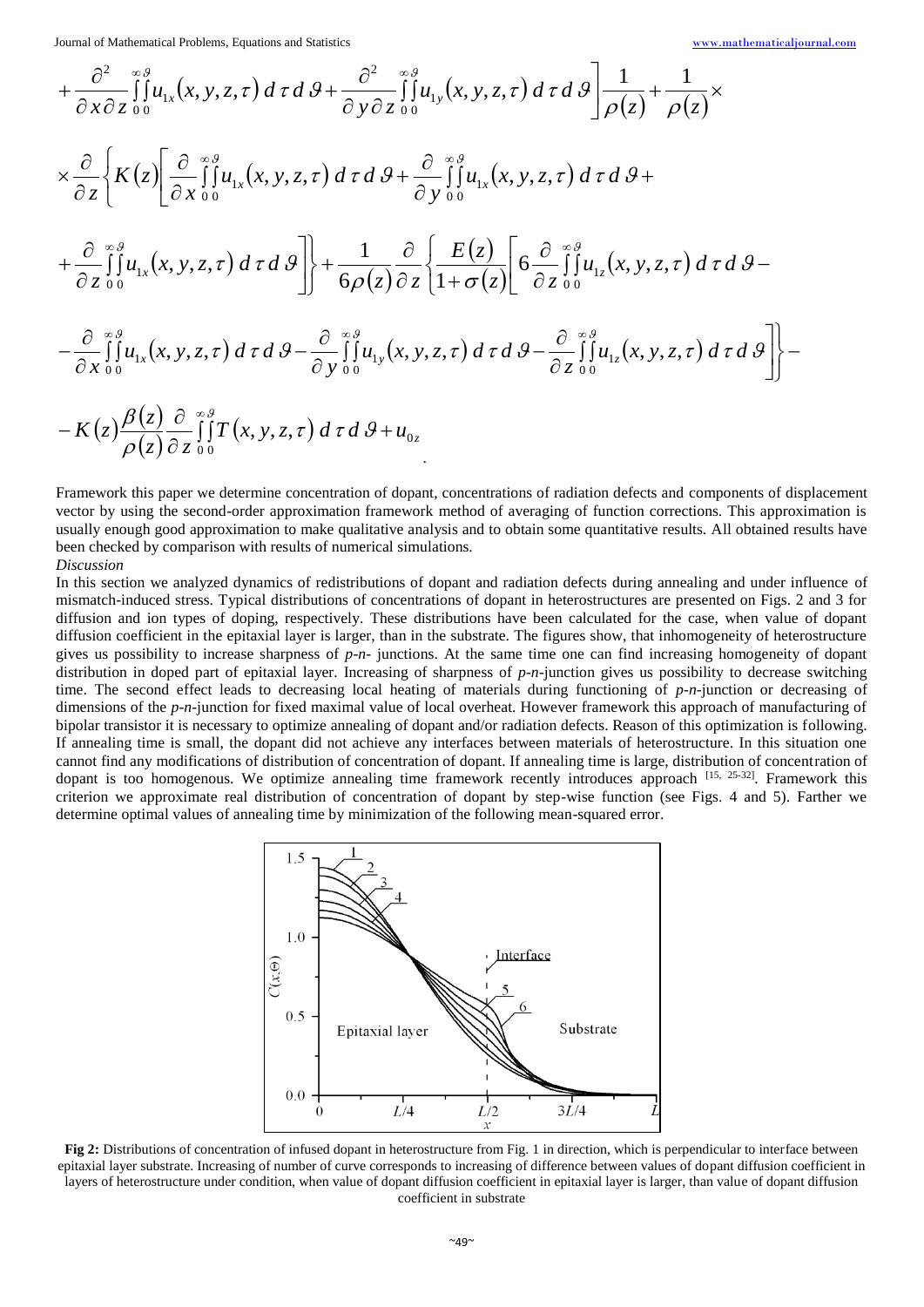

**Fig 3:** Distributions of concentration of implanted dopant in heterostructure from Fig. 1 in direction, which is perpendicular to interface between epitaxial layer substrate. Curves 1 and 3 corresponds to annealing time  $\Theta = 0.0048(L_x^2 + L_y^2 + L_z^2)/D_0$ . Curves 2 and 4 corresponds to annealing time  $\Theta = 0.0057(L_x^2 + L_y^2 + L_z^2)/D_0$ . Curves 1 and 2 corresponds to homogenous sample. Curves 3 and 4 corresponds to heterostructure under condition, when value of dopant diffusion coefficient in epitaxial layer is larger, than value of dopant diffusion coefficient in substrate



**Fig 4:** Spatial distributions of dopant in heterostructure after dopant infusion. Curve 1 is idealized distribution of dopant. Curves 2-4 are real distributions of dopant for different values of annealing time. Increasing of number of curve corresponds to increasing of annealing time

$$
U = \frac{1}{L_x L_y L_z} \int_{0}^{L_x L_y L_z} \int_{0}^{L_x L_y L_z} \left[ C(x, y, z, \Theta) - \psi(x, y, z) \right] dz dy dx
$$
\n(15)



**Fig 5:** Spatial distributions of dopant in heterostructure after ion implantation. Curve 1 is idealized distribution of dopant. Curves 2-4 are real distributions of dopant for different values of annealing time. Increasing of number of curve corresponds to increasing of annealing time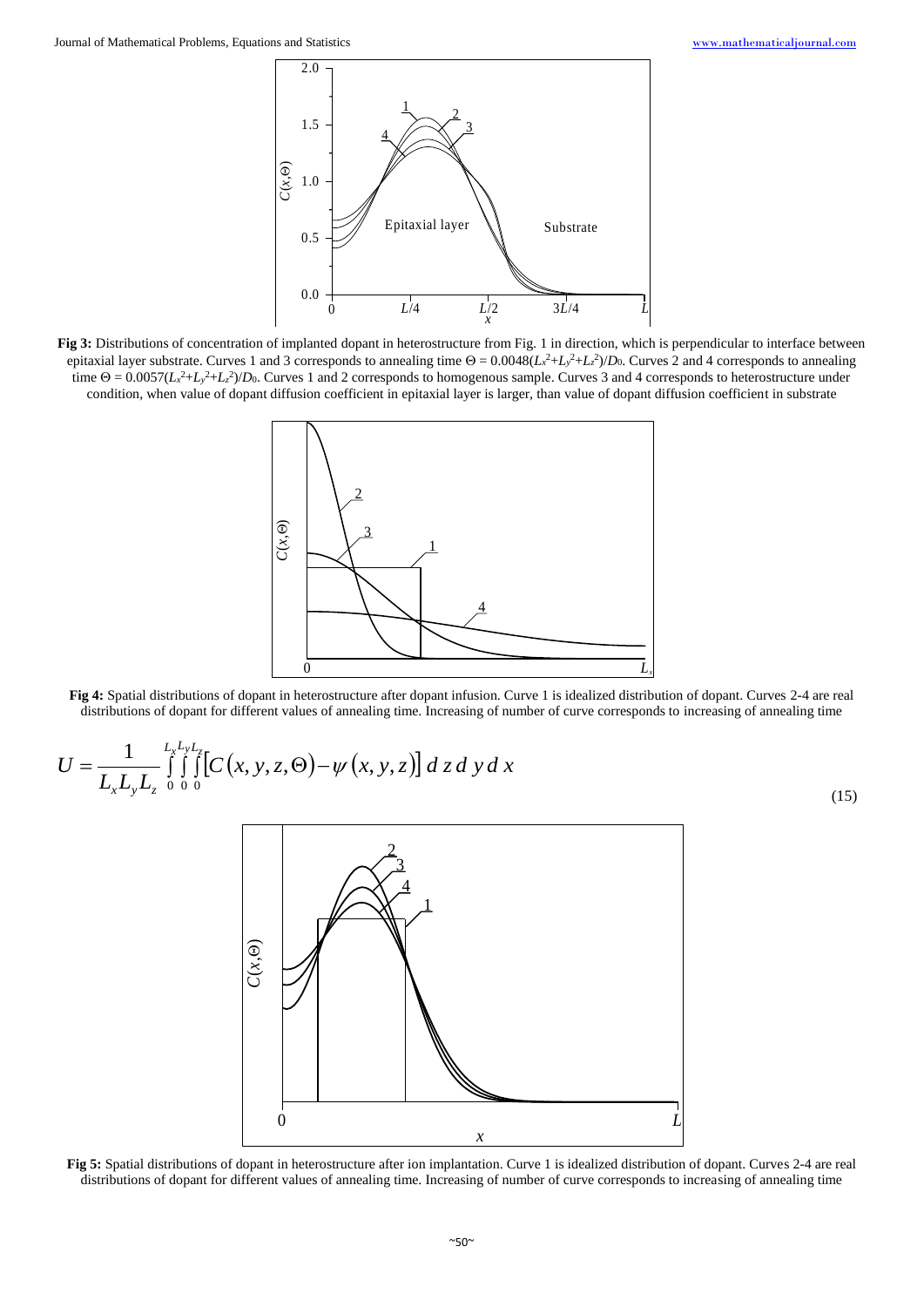

**Fig 6:** Dependences of dimensionless optimal annealing time for doping by diffusion, which have been obtained by minimization of meansquared error, on several parameters. Curve 1 is the dependence of dimensionless optimal annealing time on the relation  $a/L$  and  $\xi = \gamma = 0$  for equal to each other values of dopant diffusion coefficient in all parts of heterostructure. Curve 2 is the dependence of dimensionless optimal annealing time on value of parameter  $\varepsilon$  for  $a/L=1/2$  and  $\xi = \gamma = 0$ . Curve 3 is the dependence of dimensionless optimal annealing time on value of parameter  $\zeta$  for  $a/L=1/2$  and  $\varepsilon = \gamma = 0$ . Curve 4 is the dependence of dimensionless optimal annealing time on value of parameter  $\gamma$  for  $a/L=1/2$ and  $\varepsilon = \xi = 0$ 

where  $\psi(x, y, z)$  is the approximation function. Dependences of optimal values of annealing time on parameters are presented on Figs. 6 and 7 for diffusion and ion types of doping, respectively. It should be noted, that it is necessary to anneal radiation defects after ion implantation. One could find spreading of concentration of distribution.



**Fig 7:** Dependences of dimensionless optimal annealing time for doping by ion implantation, which have been obtained by minimization of mean-squared error, on several parameters. Curve 1 is the dependence of dimensionless optimal annealing time on the relation  $a/L$  and  $\xi = \gamma = 0$ for equal to each other values of dopant diffusion coefficient in all parts of heterostructure. Curve 2 is the dependence of dimensionless optimal annealing time on value of parameter  $\varepsilon$  for  $a/L=1/2$  and  $\xi = \gamma = 0$ . Curve 3 is the dependence of dimensionless optimal annealing time on value of parameter  $\xi$  for  $a/L=1/2$  and  $\varepsilon = \gamma = 0$ . Curve 4 is the dependence of dimensionless optimal annealing time on value of parameter  $\gamma$  for  $a/L=1/2$ and  $\varepsilon = \xi = 0$ 



**Fig 8:** Normalized dependences of component  $u_z$  of displacement vector on coordinate *z* for nonporous (curve 1) and porous (curve 2) epitaxial layers of dopant during this annealing. In the ideal case distribution of dopant achieves appropriate interfaces between materials of heterostructure during annealing of radiation defects. If dopant did not achieves any interfaces during annealing of radiation defects, it is practicably to additionally anneal the dopant. In this situation optimal value of additional annealing time of implanted dopant is smaller, than annealing time of infused dopant.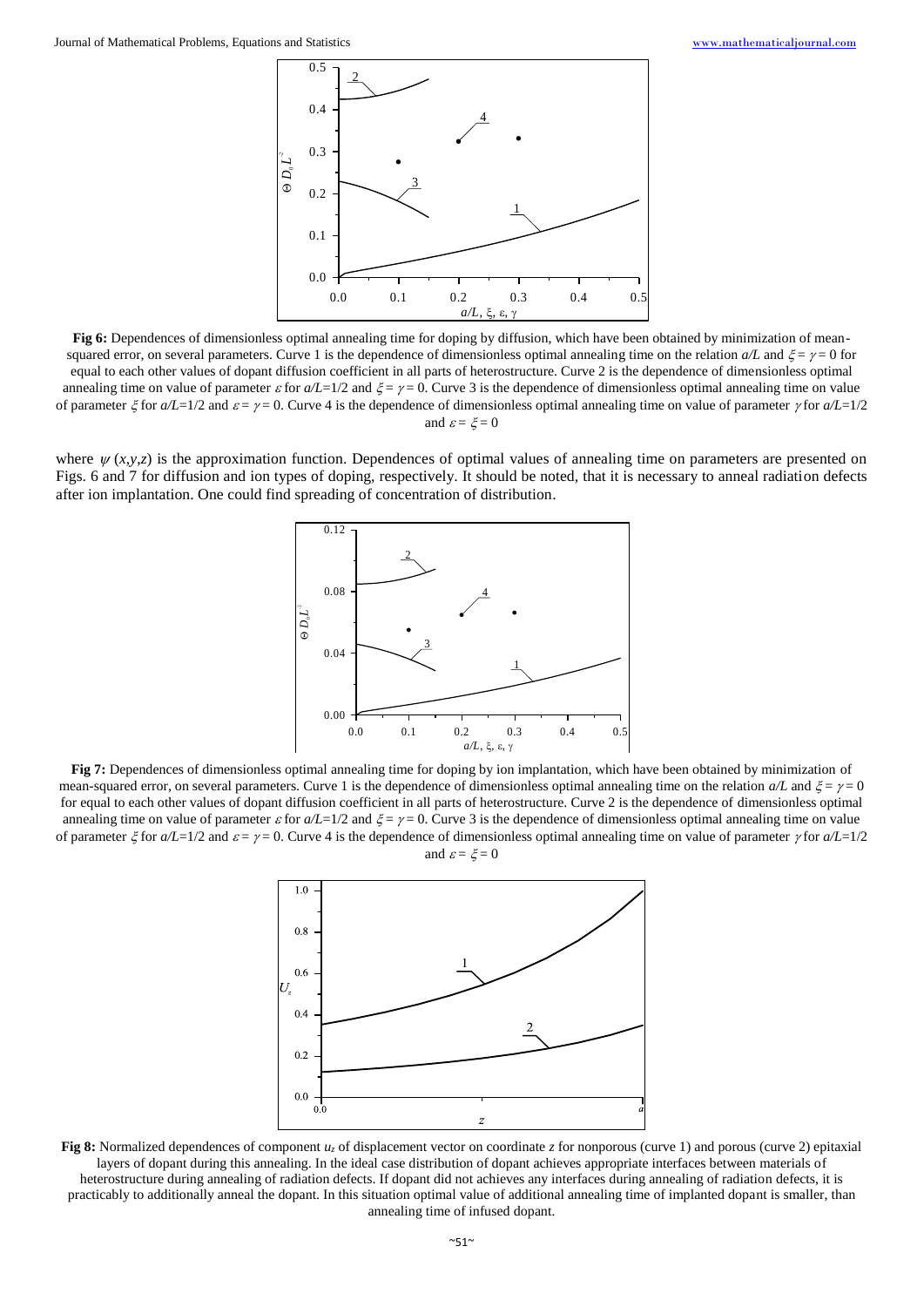

**Fig 9:** Normalized distributions of charge carrier mobility in the considered heterostructure. Curve 1 corresponds to the heterostructure, which has been considered in Fig. 1. Curve 2 correspond to a homogenous material with averaged parameters of heterostructure from Fig. 1

Farther we analyzed influence of relaxation of mechanical stress on distribution of dopant in doped areas of heterostructure. Under following condition  $\epsilon_0$  one can find compression of distribution of concentration of dopant near interface between materials of heterostructure. Contrary (at  $\epsilon_0 > 0$ ) one can find spreading of distribution of concentration of dopant in this area. This changing of distribution of concentration of dopant could be at least partially compensated by using laser annealing [29]. This type of annealing gives us possibility to accelerate diffusion of dopant and another processes in annealed area due to inhomogenous distribution of temperature and Arrhenius law. Accounting relaxation of mismatch-induced stress in heterostructure could leads to changing of optimal values of annealing time. Mismatch-induced stress could be used to increase density of elements of integrated circuits. On the other hand could leads to generation dislocations of the discrepancy. Fig. 8 shows distributions of component of displacement vector, which is perpendicular to interface between layers of heterostructure.

### *Conclusion*

In this paper we model redistribution of infused and implanted dopants with account relaxation mismatch-induced stress during manufacturing field-effect heterotransistors framework a dynamic comparator. We formulate recommendations for optimization of annealing to decrease dimensions of transistors and to increase their density. We formulate recommendations to decrease mismatch-induced stress. Analytical approach to model diffusion and ion types of doping with account concurrent changing of parameters in space and time has been introduced. At the same time the approach gives us possibility to take into account nonlinearity of considered processes.

### **References**

- 1. Lachin VI, Savelov NS. *Electronics*. Rostov-on-Don: Phoenix, 2001.
- 2. Polishscuk A. Modern Electronics. 2004;12:8-11.
- 3. Volovich G. Modern Electronics. 2006;2:10-17.
- 4. Kerentsev A, Lanin V. Power Electronics. 2008;1:34.
- 5. Ageev AO, Belyaev AE, Boltovets NS, Ivanov VN, Konakova RV, Ya Ya Kudrik PM, *et al*. Semiconductors. 2009;43(7):897-903.
- 6. Jung-Hui Tsai, Shao-Yen Chiu, Wen-Shiung Lour, Der-Feng Guo. Semicondutors. 2009;43(7):971-974.
- 7. Alexandrov OV, Zakhar'in AO, Sobolev NA, Shek EI, Makoviychuk MM, Parshin EO. Semiconductors. 1998;32(9):1029- 1032.
- 8. Ermolovich IB, Milenin VV, Red'ko RA, Red'ko SM. Semiconductors. 2009;43(8):1016-1020.
- 9. Sinsermsuksakul P, Hartman K, Kim SB, Heo J, Sun L, Park HH. Appl. Phys. Lett. 2013;102(5):053901-053905
- 10. Reynolds JG, Reynolds CL, Jr. Mohanta A, Muth JF, Rowe JE, Everitt HO. Appl. Phys. Lett. 2013;102(15):152114-152118.
- 11. Volokobinskaya NI, Komarov IN, Matyukhina TV, Reshetnikov VI, Rush AA, Falina IV. Semiconductors. 2001;35(8):1013- 1017.
- 12. Pankratov EL, Bulaeva EA. Reviews in Theoretical Science. 2013;1(1):58-82.
- 13. Kukushkin SA, Osipov AV, Romanychev AI. Physics of the Solid State. 2016;58(7):1448-1452.
- 14. Trukhanov EM, Kolesnikov AV, Loshkarev ID. Russian Microelectronics. 2015;44(8):552-558.
- 15. Pankratov EL, Bulaeva EA. Reviews in Theoretical Science. 2015;3(4):365-398.
- 16. Ong KK, Pey KL, Lee PS, Wee ATS, Wang XC, Chong YF. Appl. Phys. Lett. 2006;89(17):172111-172114.
- 17. Wang HT, Tan LS, Chor EF. J Appl. Phys. 2006;98(9):094901-094905.
- 18. Yu V, Bykov AG, Yeremeev NA, Zharova IV, Plotnikov KI, Rybakov MN. Skupov. Radiophysics and Quantum Electronics. 2003;43(3):836-843.
- 19. Zhang YW, Bower AF. Journal of the Mechanics and Physics of Solids. 1999;47(11):2273-2297.
- 20. Landau LD, Lefshits EM. *Theoretical physics*. 7 (*Theory of elasticity*) (Physmatlit, Moscow, 2001.
- 21. Yu Z. Gotra, *Technology of microelectronic devices* Radio and communication, Moscow, 1991.
- 22. Fahey PM, Griffin PB, Plummer JD. Rev. Mod. Phys. 1989;61(2)P:289-388.
- 23. Vinetskiy VL, Kholodar' GA, *Radiative physics of semiconductors*. "Naukova Dumka", Kiev, 1979.
- 24. Naidu KJ, Kittur HM. Analog. Integr. Circ. Sig. Process. 2016;89P:451-460.